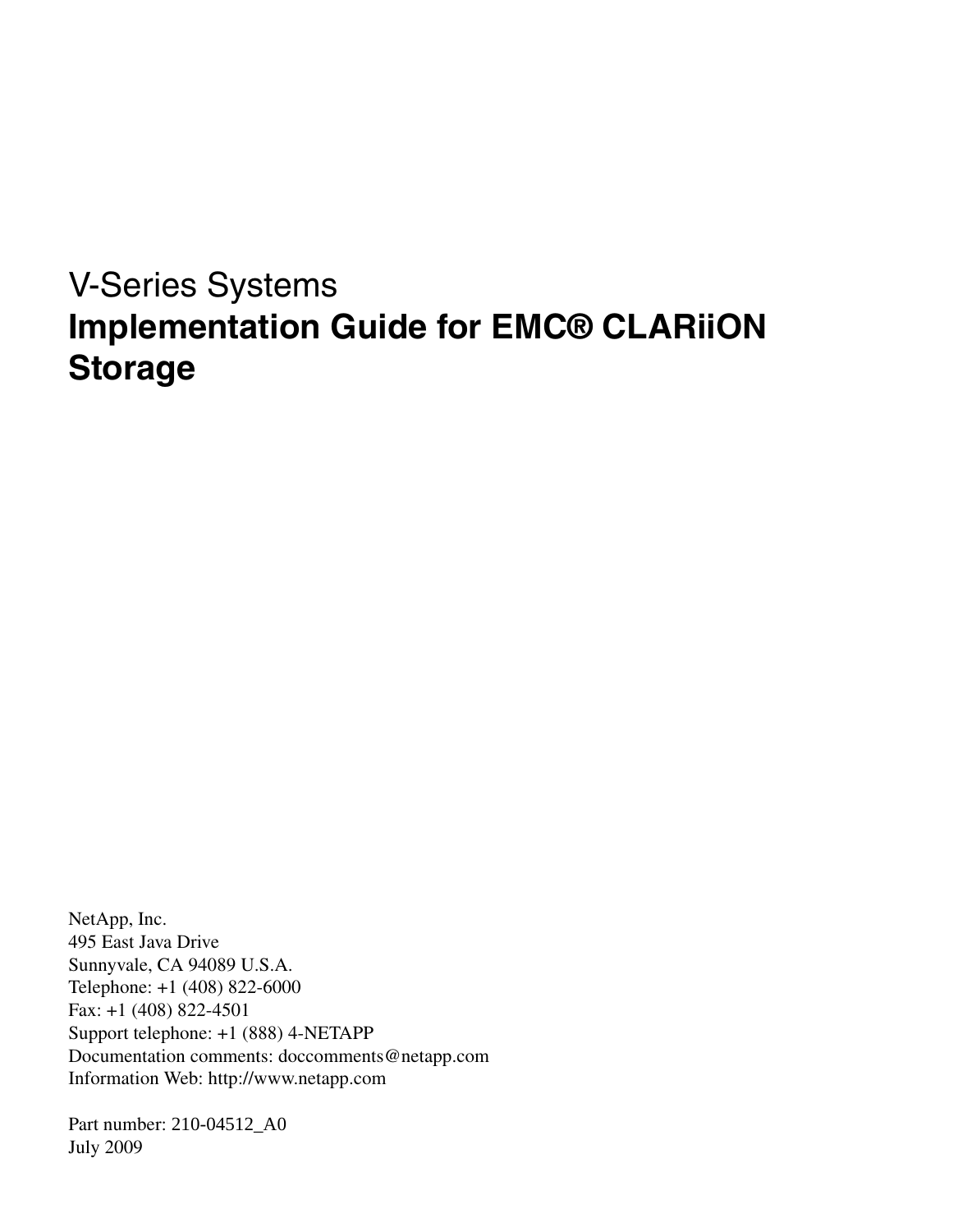# **Copyright and trademark information**

| Copyright<br>information        | Copyright © 1994-2009 NetApp, Inc. All rights reserved. Printed in the U.S.A.                                                                                                                                                                                                                                                                                                                                                                                                                                                                                                                                                                                                                                                                                                                                                                                                                                                                                                                                                                                                                                                                                                                                                                                                                                                                                                                                                                                                                                                                                                                                                                                                                     |  |
|---------------------------------|---------------------------------------------------------------------------------------------------------------------------------------------------------------------------------------------------------------------------------------------------------------------------------------------------------------------------------------------------------------------------------------------------------------------------------------------------------------------------------------------------------------------------------------------------------------------------------------------------------------------------------------------------------------------------------------------------------------------------------------------------------------------------------------------------------------------------------------------------------------------------------------------------------------------------------------------------------------------------------------------------------------------------------------------------------------------------------------------------------------------------------------------------------------------------------------------------------------------------------------------------------------------------------------------------------------------------------------------------------------------------------------------------------------------------------------------------------------------------------------------------------------------------------------------------------------------------------------------------------------------------------------------------------------------------------------------------|--|
|                                 | Software derived from copyrighted NetApp material is subject to the following license and<br>disclaimer:                                                                                                                                                                                                                                                                                                                                                                                                                                                                                                                                                                                                                                                                                                                                                                                                                                                                                                                                                                                                                                                                                                                                                                                                                                                                                                                                                                                                                                                                                                                                                                                          |  |
|                                 | THIS SOFTWARE IS PROVIDED BY NETAPP "AS IS" AND WITHOUT ANY EXPRESS OR<br>IMPLIED WARRANTIES, INCLUDING, BUT NOT LIMITED TO, THE IMPLIED<br>WARRANTIES OF MERCHANTABILITY AND FITNESS FOR A PARTICULAR PURPOSE,<br>WHICH ARE HEREBY DISCLAIMED. IN NO EVENT SHALL NETAPP BE LIABLE FOR ANY<br>DIRECT, INDIRECT, INCIDENTAL, SPECIAL, EXEMPLARY, OR CONSEQUENTIAL<br>DAMAGES (INCLUDING, BUT NOT LIMITED TO, PROCUREMENT OF SUBSTITUTE<br>GOODS OR SERVICES; LOSS OF USE, DATA, OR PROFITS; OR BUSINESS INTERRUPTION)<br>HOWEVER CAUSED AND ON ANY THEORY OF LIABILITY, WHETHER IN CONTRACT,<br>STRICT LIABILITY, OR TORT (INCLUDING NEGLIGENCE OR OTHERWISE) ARISING IN<br>ANY WAY OUT OF THE USE OF THIS SOFTWARE, EVEN IF ADVISED OF THE<br>POSSIBILITY OF SUCH DAMAGE.                                                                                                                                                                                                                                                                                                                                                                                                                                                                                                                                                                                                                                                                                                                                                                                                                                                                                                                         |  |
|                                 | NetApp reserves the right to change any products described herein at any time, and without notice.<br>NetApp assumes no responsibility or liability arising from the use of products described herein,<br>except as expressly agreed to in writing by NetApp. The use or purchase of this product does not<br>convey a license under any patent rights, trademark rights, or any other intellectual property rights of<br>NetApp.                                                                                                                                                                                                                                                                                                                                                                                                                                                                                                                                                                                                                                                                                                                                                                                                                                                                                                                                                                                                                                                                                                                                                                                                                                                                 |  |
|                                 | The product described in this manual may be protected by one or more U.S.A. patents, foreign<br>patents, or pending applications.                                                                                                                                                                                                                                                                                                                                                                                                                                                                                                                                                                                                                                                                                                                                                                                                                                                                                                                                                                                                                                                                                                                                                                                                                                                                                                                                                                                                                                                                                                                                                                 |  |
|                                 | RESTRICTED RIGHTS LEGEND: Use, duplication, or disclosure by the government is subject to<br>restrictions as set forth in subparagraph $(c)(1)(ii)$ of the Rights in Technical Data and Computer<br>Software clause at DFARS 252.277-7103 (October 1988) and FAR 52-227-19 (June 1987).                                                                                                                                                                                                                                                                                                                                                                                                                                                                                                                                                                                                                                                                                                                                                                                                                                                                                                                                                                                                                                                                                                                                                                                                                                                                                                                                                                                                           |  |
| <b>Trademark</b><br>information | NetApp, the Network Appliance logo, the bolt design, NetApp—the Network Appliance Company,<br>Cryptainer, Cryptoshred, DataFabric, DataFort, Data ONTAP, Decru, FAServer, FilerView,<br>FlexClone, FlexVol, Manage ONTAP, MultiStore, NearStore, NetCache, NOW NetApp on the Web,<br>SANscreen, SecureShare, SnapDrive, SnapLock, SnapManager, SnapMirror, SnapMover,<br>SnapRestore, SnapValidator, SnapVault, Spinnaker Networks, SpinCluster, SpinFS, SpinHA,<br>SpinMove, SpinServer, StoreVault, SyncMirror, Topio, VFM, VFM (Virtual File Manager), and<br>WAFL are registered trademarks of NetApp, Inc. in the U.S.A. and/or other countries. gFiler,<br>Network Appliance, SnapCopy, Snapshot, and The evolution of storage are trademarks of NetApp,<br>Inc. in the U.S.A. and/or other countries and registered trademarks in some other countries. The<br>NetApp arch logo; the StoreVault logo; ApplianceWatch; BareMetal; Camera-to-Viewer;<br>ComplianceClock; ComplianceJournal; ContentDirector; ContentFabric; EdgeFiler; FlexShare;<br>FPolicy; Go Further, Faster; HyperSAN; InfoFabric; Lifetime Key Management, LockVault; NOW;<br>ONTAPI; OpenKey, RAID-DP; ReplicatorX; RoboCache; RoboFiler; SecureAdmin; Serving Data by<br>Design; Shadow Tape; SharedStorage; Simplicore; Simulate ONTAP; Smart SAN; SnapCache;<br>SnapDirector; SnapFilter; SnapMigrator; SnapSuite; SohoFiler; SpinMirror; SpinRestore; SpinShot;<br>SpinStor; vFiler; Virtual File Manager; VPolicy; and Web Filer are trademarks of NetApp, Inc. in the<br>U.S.A. and other countries. NetApp Availability Assurance and NetApp ProTech Expert are service<br>marks of NetApp, Inc. in the U.S.A. |  |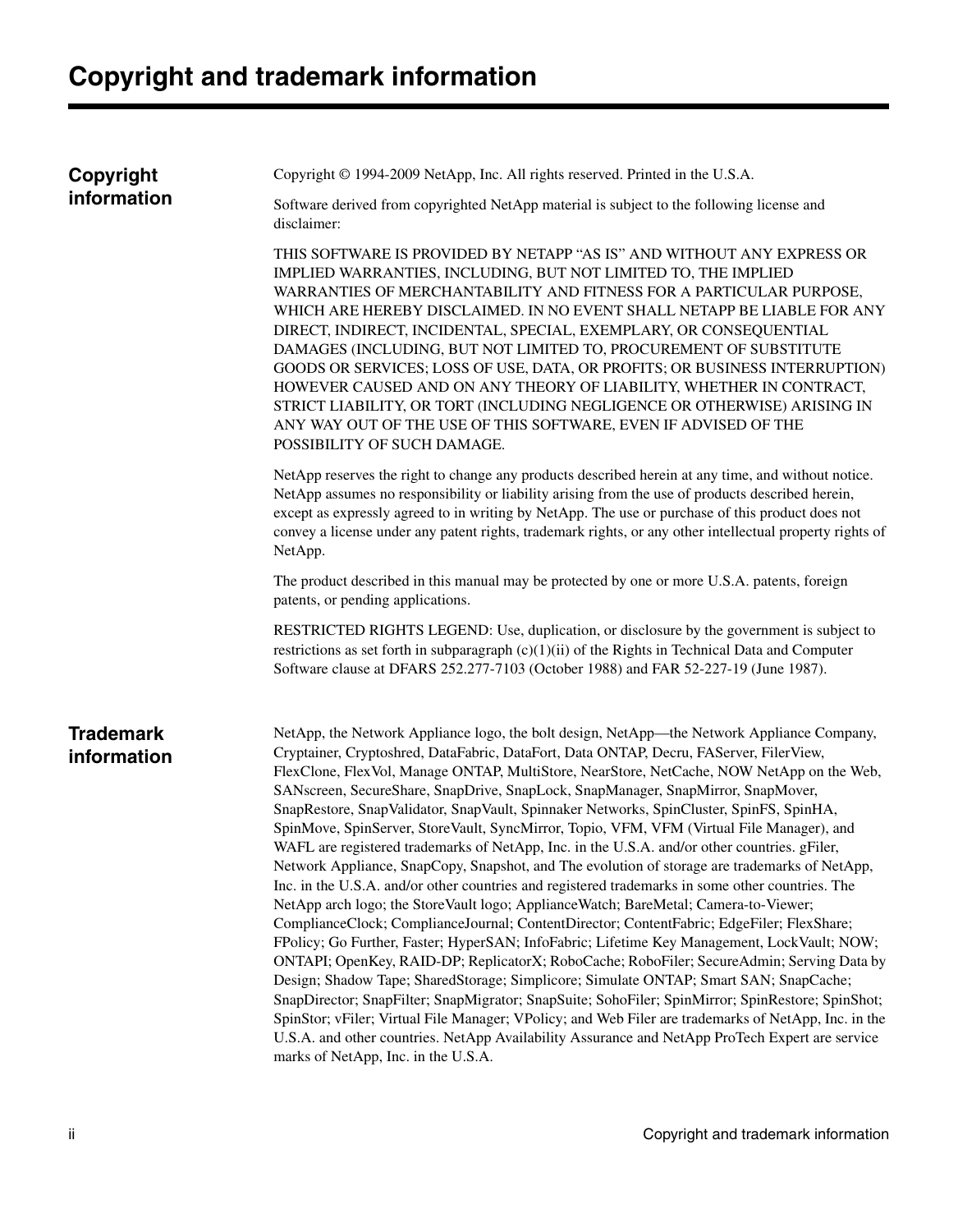IBM, the IBM logo, and ibm.com are trademarks or registered trademarks of International Business Machines Corporation in the United States, other countries, or both. A complete and current list of other IBM trademarks is available on the Web at http://www.ibm.com/legal/copytrade.shtml.

Apple is a registered trademark and QuickTime is a trademark of Apple, Inc. in the U.S.A. and/or other countries. Microsoft is a registered trademark and Windows Media is a trademark of Microsoft Corporation in the U.S.A. and/or other countries. RealAudio, RealNetworks, RealPlayer, RealSystem, RealText, and RealVideo are registered trademarks and RealMedia, RealProxy, and SureStream are trademarks of RealNetworks, Inc. in the U.S.A. and/or other countries.

All other brands or products are trademarks or registered trademarks of their respective holders and should be treated as such.

NetApp, Inc. is a licensee of the CompactFlash and CF Logo trademarks. NetApp, Inc. NetCache is certified RealSystem compatible.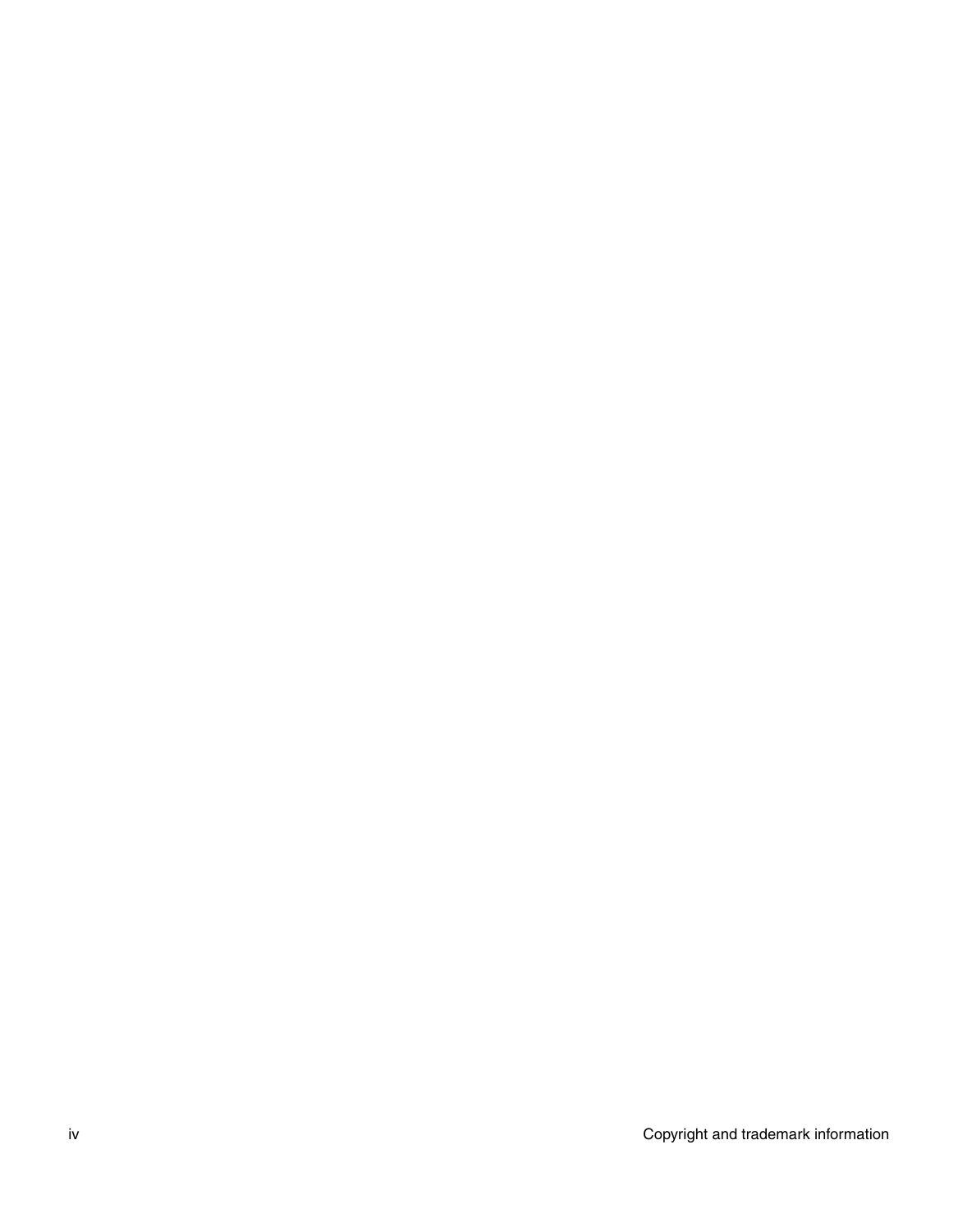# **Table of Contents**

| <b>Chapter 1</b> |                                                                                                    |
|------------------|----------------------------------------------------------------------------------------------------|
|                  |                                                                                                    |
|                  | Supported CLARiiON storage arrays and firmware 4                                                   |
|                  |                                                                                                    |
|                  | $CX$ series configuration requirements $\ldots \ldots \ldots \ldots \ldots \ldots \ldots \ldots 8$ |
|                  |                                                                                                    |
|                  |                                                                                                    |
| <b>Chapter 2</b> | <b>Configurations Supported with CX Series Arrays</b> 13                                           |
|                  |                                                                                                    |
|                  |                                                                                                    |
|                  |                                                                                                    |
|                  | Fabric-attached configuration that optimizes performance. 25                                       |
| <b>Chapter 3</b> |                                                                                                    |
|                  |                                                                                                    |
|                  | Configuration overview for multiple array LUN groups on CX series storage                          |
|                  | Multiple array LUN group configuration example 36                                                  |
|                  |                                                                                                    |
|                  |                                                                                                    |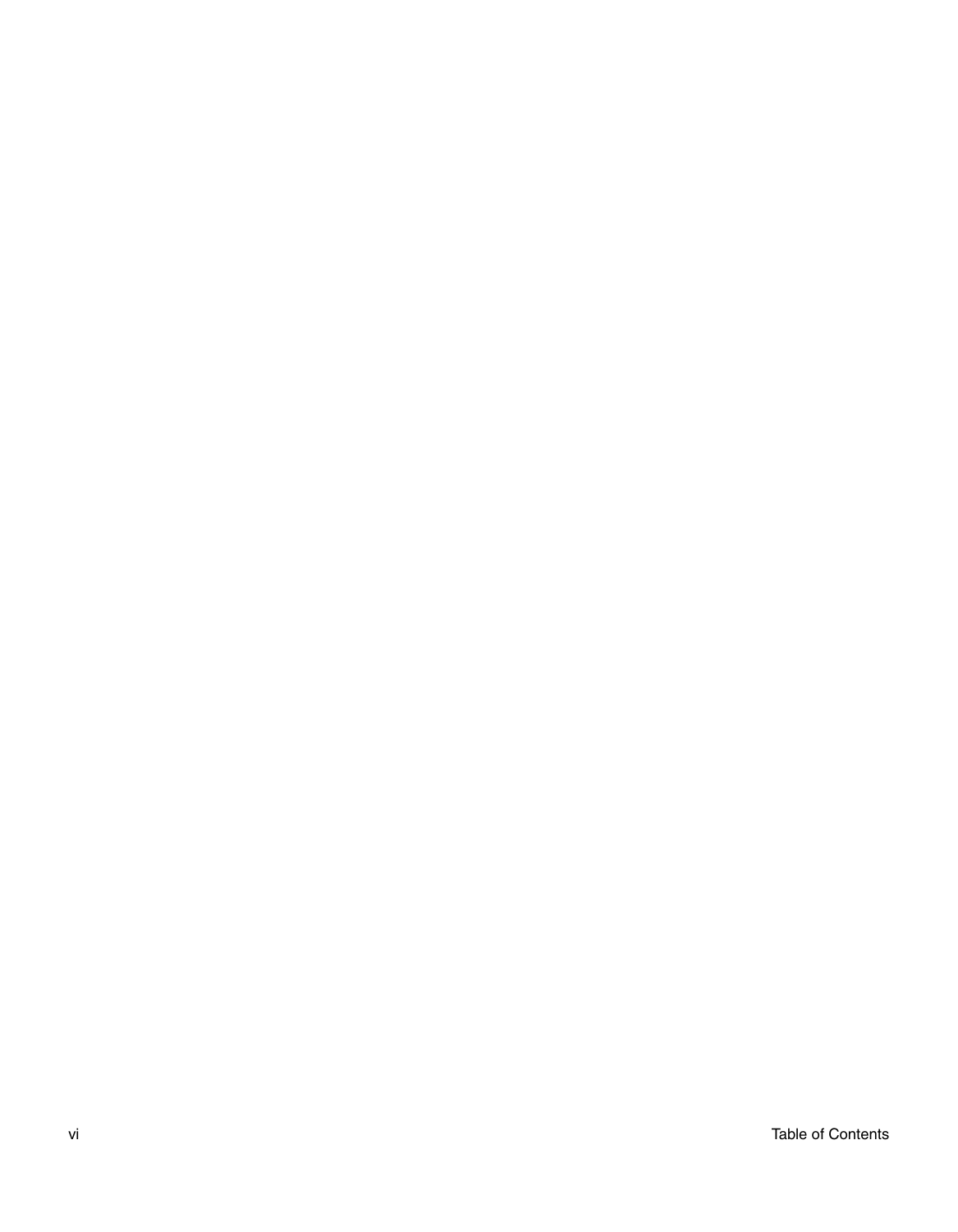<span id="page-6-0"></span>

| <b>About this guide</b>                                 | This guide provides information about how to set up your storage array to work<br>with a V-Series system running Data ONTAP® software, including configuration<br>guidelines and sample configurations. The information in this guide pertains to<br>all supported V-Series platforms. |                                                                                                                                                                                                                                                                                                                                                                                       |  |
|---------------------------------------------------------|----------------------------------------------------------------------------------------------------------------------------------------------------------------------------------------------------------------------------------------------------------------------------------------|---------------------------------------------------------------------------------------------------------------------------------------------------------------------------------------------------------------------------------------------------------------------------------------------------------------------------------------------------------------------------------------|--|
|                                                         | Note –                                                                                                                                                                                                                                                                                 | Data ONTAP software runs on multiple hardware platforms. This documentation<br>might describe features that are not supported on your platform.                                                                                                                                                                                                                                       |  |
| <b>Audience</b>                                         | of the V-Series system.                                                                                                                                                                                                                                                                | This guide is for system administrators who are familiar with operating systems<br>such as UNIX® and Windows® and who will be installing V-Series systems.<br>This guide does not discuss basic system or network administration topics, such<br>as IP addressing, routing, and network topology; it emphasizes the characteristics                                                   |  |
| <b>Terminology</b>                                      |                                                                                                                                                                                                                                                                                        | An HA pair is a pair of V-Series systems configured to serve data for each other if<br>one of the two systems becomes impaired. In V-Series documentation, Data<br>ONTAP documentation, and other information resources, HA pairs are<br>sometimes also referred to as clusters or active/active configurations.                                                                      |  |
| <b>Relationship of this</b><br>guide to other<br>guides | This guide is intended to be used in conjunction with other information in the<br>V-Series and Data ONTAP libraries. The following table describes the<br>relationships between this guide and other documentation.                                                                    |                                                                                                                                                                                                                                                                                                                                                                                       |  |
|                                                         | Guide name                                                                                                                                                                                                                                                                             | <b>Information includes</b>                                                                                                                                                                                                                                                                                                                                                           |  |
|                                                         | <i>Installation</i><br>Requirements and<br>Reference Guide                                                                                                                                                                                                                             | General guidelines for creating and making<br>٠<br>array LUNs available to V-Series systems.<br>Quick start installation instructions for<br>٠<br>connecting devices together and for installing<br>Data ONTAP on a V-Series system that uses<br>only third-party storage<br>Reference information<br>Detailed background information including<br>layout in aggregates and checksums |  |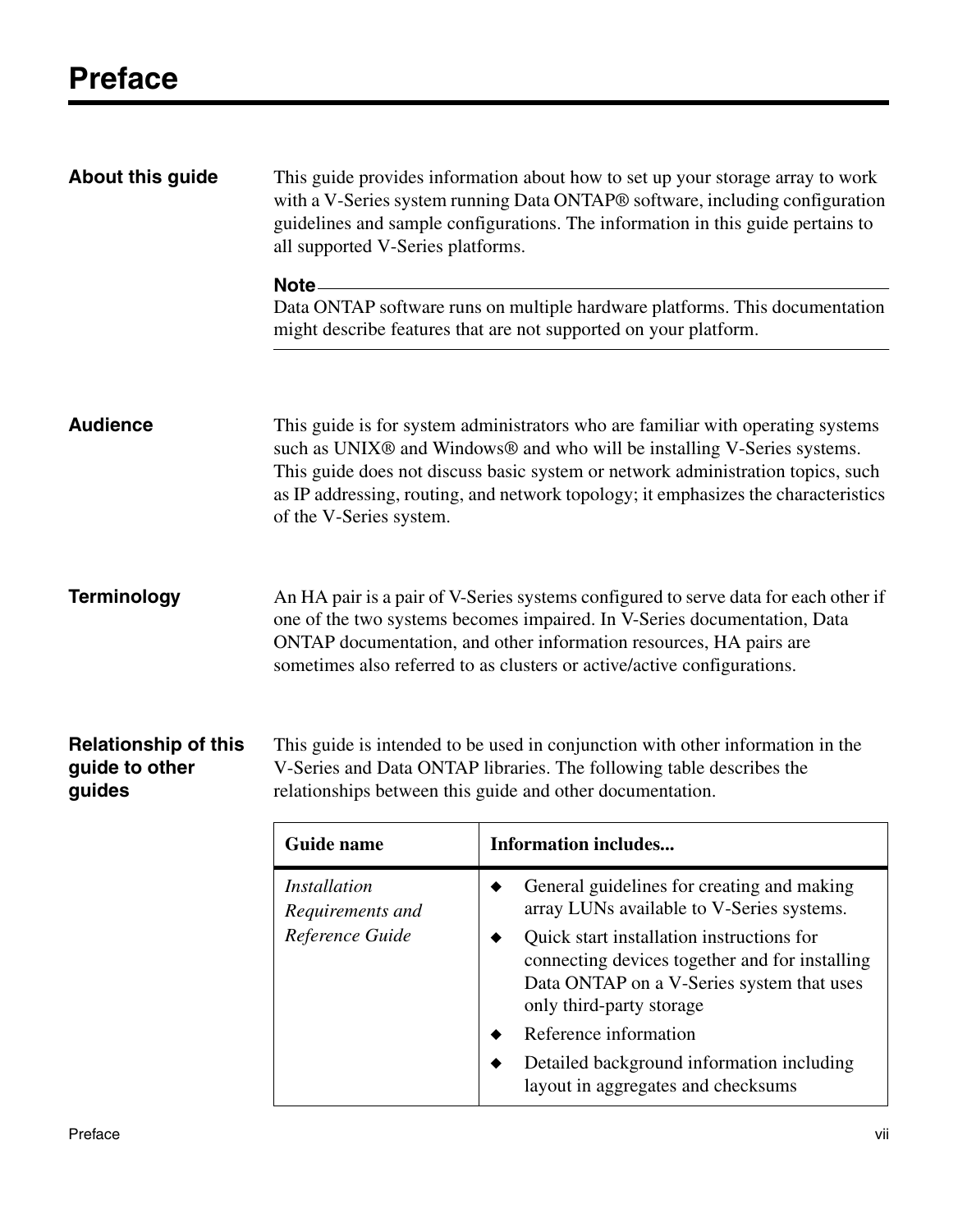| Guide name                                                                                                    | <b>Information includes</b>                                                                                                                                                                                                                                           |
|---------------------------------------------------------------------------------------------------------------|-----------------------------------------------------------------------------------------------------------------------------------------------------------------------------------------------------------------------------------------------------------------------|
| <b>Implementation Guides</b>                                                                                  | Vendor-specific details about how to set up a<br>storage array to work with V-Series systems.<br>More detailed configuration examples than are<br>provided in the <i>Installation Requirements and</i><br>Reference Guide.                                            |
| <b>Implementation Guide</b><br>for Native Disk Shelves                                                        | Information about setting up the storage on the<br>native disk shelves connected to the V-Series<br>system.                                                                                                                                                           |
| V-Series Setup,<br>Installation, and<br>Management Guide or<br>the <i>Data ONTAP</i><br>software setup guides | Detailed steps for setting up the V-Series system,<br>including information about installing Data<br>ONTAP software for installations using only third-<br>party storage. These guides are most helpful to<br>installers new to Data ONTAP setup and<br>installation. |
| Data ONTAP guides                                                                                             | Detailed information about all Data ONTAP<br>features used by all systems running Data ONTAP,<br>for example, storage features and data protection<br>features.                                                                                                       |

See the V-Series *Support Matrix* for details about Data ONTAP releases that support V-Series, supported switches, supported firmware, capacity, and maximum array LUN count.

**Special messages** This guide contains special messages that are described as follows:

#### **Note**

A note contains important information that helps you install or operate the system efficiently.

#### **Attention**

Attention contains instructions that you must follow to avoid damage to the equipment, a system crash, or loss of data.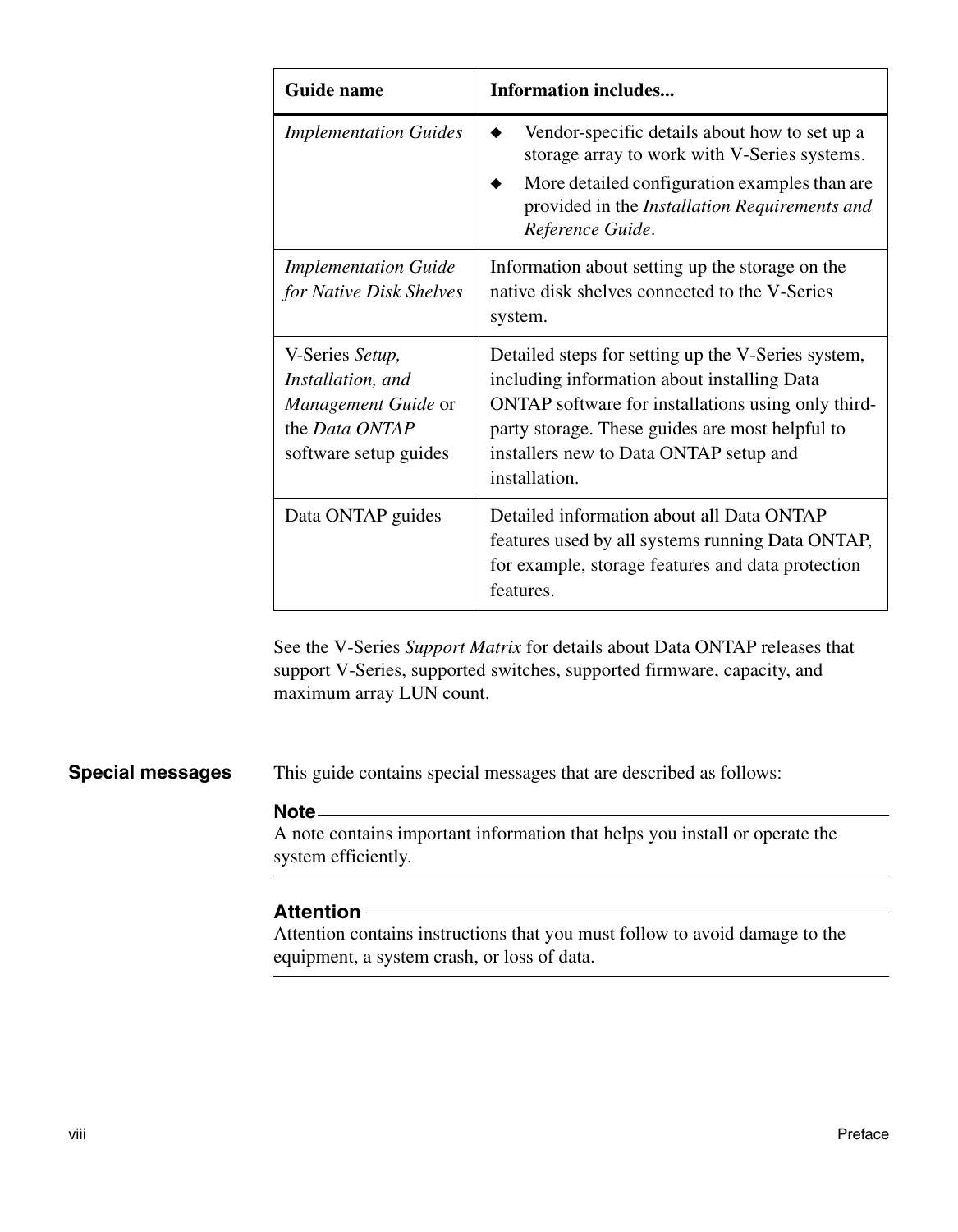<span id="page-8-0"></span>

| <b>About this chapter</b> | This chapter provides an overview of how to integrate V-Series systems with<br>EMC® CX series storage arrays.                                                                                                                                                                                                                                                                                                              |
|---------------------------|----------------------------------------------------------------------------------------------------------------------------------------------------------------------------------------------------------------------------------------------------------------------------------------------------------------------------------------------------------------------------------------------------------------------------|
| Topics in this<br>chapter | This chapter discusses the following topics:<br>$\triangleleft$ "CX series terminology" on page 3<br>"Supported CLARiiON storage arrays and firmware" on page 4<br>$\bullet$<br>• "Planning for using CX series Storage Groups" on page 6<br>"CX series configuration requirements" on page 8<br>$\bullet$<br>"RAID type restrictions" on page 9<br>$\bullet$<br>"Guidelines for array LUN sizing" on page 10<br>$\bullet$ |

#### **Additional Information to read**

This guide is intended to be used in conjunction with other information in the V-Series and Data ONTAP libraries. In particular, refer to the additional documents in the following table.

| For information about                                                                                                                   | See                                                                                                                                                                                                                                |
|-----------------------------------------------------------------------------------------------------------------------------------------|------------------------------------------------------------------------------------------------------------------------------------------------------------------------------------------------------------------------------------|
| Data ONTAP releases that support<br>V-Series, supported switches,<br>supported firmware, capacity, and<br>maximum array LUN count       | V-Series Support Matrix at<br>http://now.netapp.com<br>Note.<br>The <i>Support Matrix</i> is the final<br>authority on the storage array models<br>and license code and firmware<br>controller versions that V-Series<br>supports. |
| Creating LUNs for V-Series systems<br>on the storage array and setting up<br>access (generic information for all<br>vendors and arrays) | <b>V-Series Installation Requirements</b><br>and Reference Guide                                                                                                                                                                   |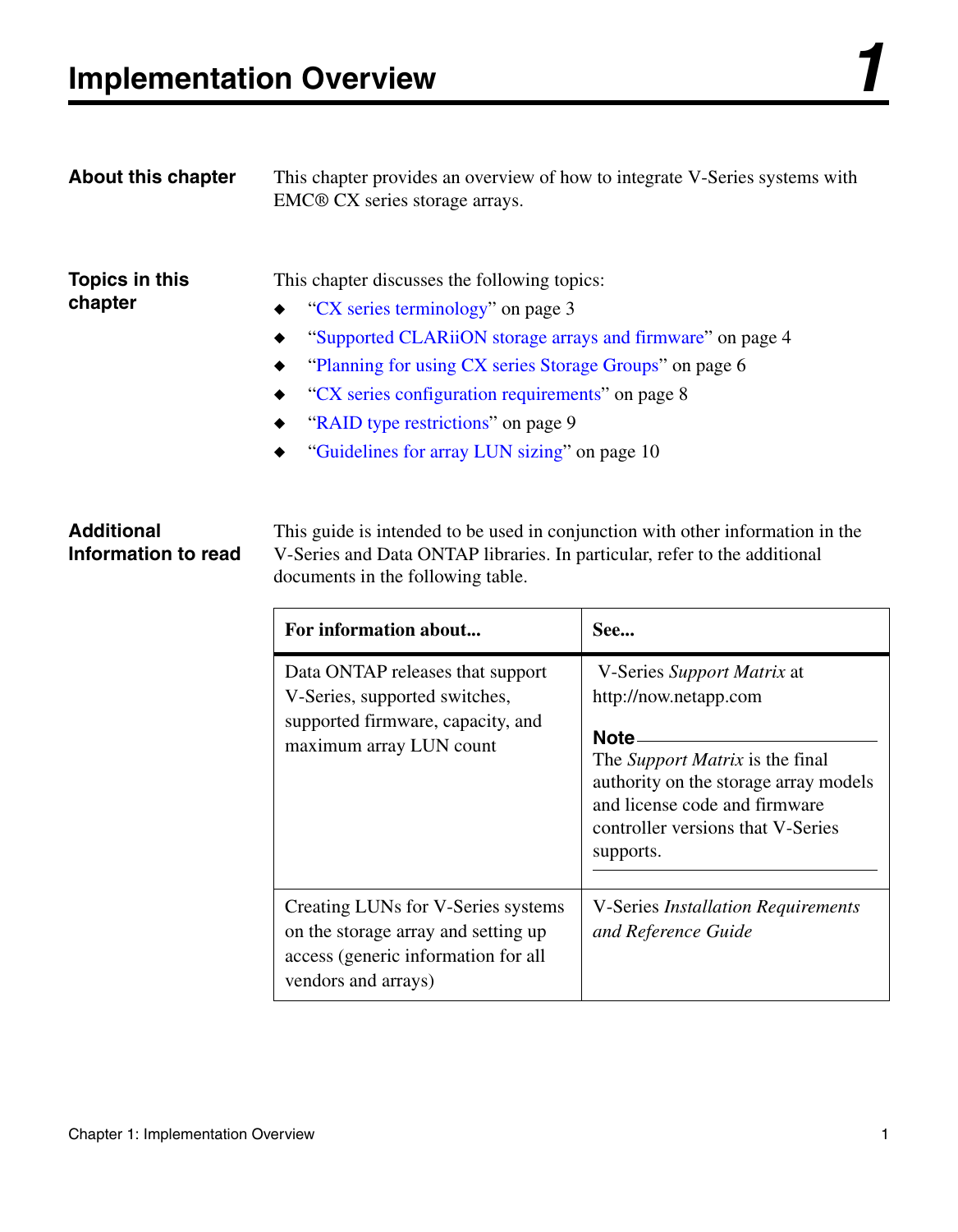| For information about                                                                                             | See                                                                                                                                                                                                                 |
|-------------------------------------------------------------------------------------------------------------------|---------------------------------------------------------------------------------------------------------------------------------------------------------------------------------------------------------------------|
| How to configure the V-Series<br>system                                                                           | <b>V-Series Installation Requirements</b><br>and Reference Guide (quickstart<br>procedure)<br>V-Series Setup, Installation, and<br>Management Guide or Data Ontap<br>software setup guides (detailed<br>procedures) |
| How the V-Series system operates<br>and what you need to plan for a<br>successful deployment with the<br>V-Series | <b>V-Series Installation Requirements</b><br>and Reference Guide                                                                                                                                                    |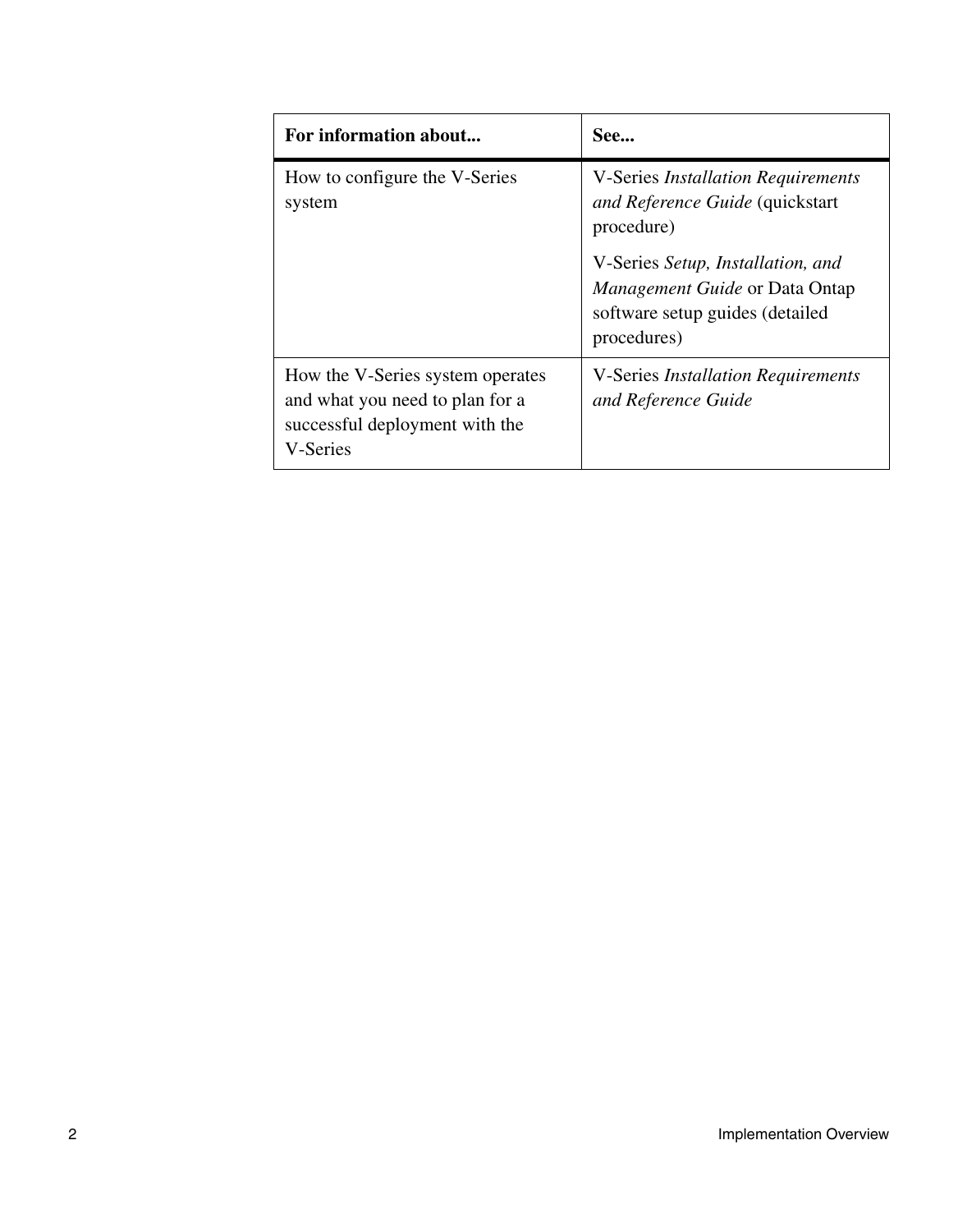<span id="page-10-0"></span>

| metaLUN                       | A LUN that was expanded from its original size by adding another LUN or an<br>entire physical disk. If you need a LUN that exceeds the maximum number of<br>disks for a RAID type or if you need to expand the user capacity of an existing<br>LUN, you can use the metaLUN feature. You can view all metaLUN components<br>from Navisphere (that is, the original LUN and any added LUNs). However, you<br>cannot divide a metaLUN into its original LUNs. |
|-------------------------------|-------------------------------------------------------------------------------------------------------------------------------------------------------------------------------------------------------------------------------------------------------------------------------------------------------------------------------------------------------------------------------------------------------------------------------------------------------------|
| <b>Navisphere</b><br>software | Navisphere Manager is a Web-based user interface for managing and configuring<br>CX series storage arrays.                                                                                                                                                                                                                                                                                                                                                  |
| shared storage<br>system      | A CX series storage array with the EMC Access Logix option. The Access Logix<br>option provides data access control (Storage Groups) and configuration access<br>control. A shared storage system is always a RAID Group storage system.                                                                                                                                                                                                                    |
| <b>SP</b>                     | Storage Processor.                                                                                                                                                                                                                                                                                                                                                                                                                                          |
| <b>Storage Group</b>          | A collection of one or more array LUNs and metaLUNs that you connect to one<br>or more hosts. A host can access only the LUNs in the Storage Groups to which it<br>is connected.                                                                                                                                                                                                                                                                            |
| storage system                | The term used by EMC to refer to the CX series systems. V-Series manuals use<br>the term storage array to refer to the CX series storage systems.                                                                                                                                                                                                                                                                                                           |
|                               | In Data ONTAP documentation, storage system is a general term that describes<br>all systems that run Data ONTAP software, including V-Series systems.                                                                                                                                                                                                                                                                                                       |
| unshared storage<br>system    | A storage system without the EMC Access Logix option. In Data ONTAP<br>documentation, storage system is a general term that describe all systems that run<br>Data ONTAP software.                                                                                                                                                                                                                                                                           |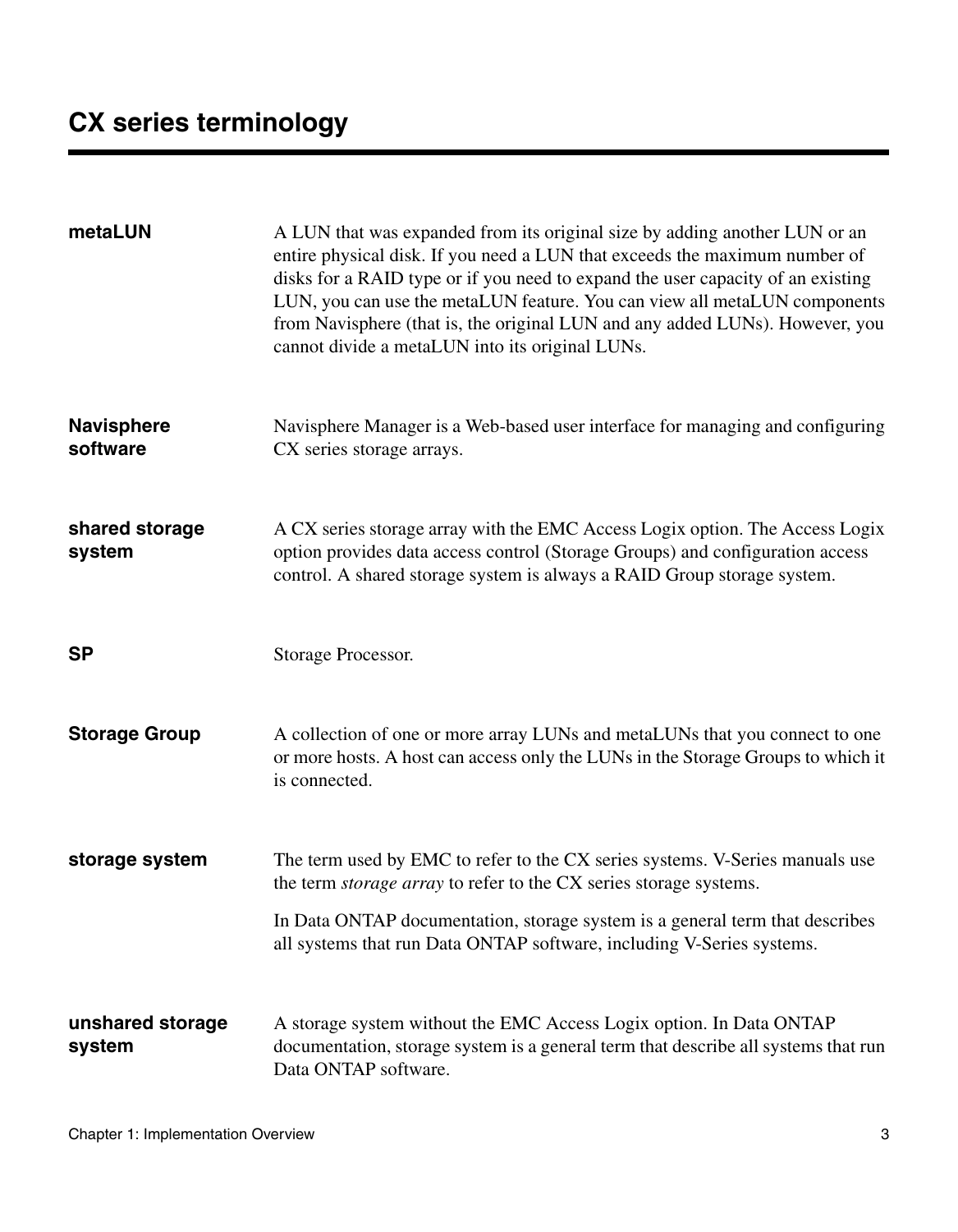#### <span id="page-11-4"></span><span id="page-11-1"></span><span id="page-11-0"></span>**Finding out which Data ONTAP release supports which storage arrays** This guide provides information about the storage arrays that V-Series supports at the time of publication. Not all models described in this guide are supported in all Data ONTAP releases. To determine which storage array models are supported in a particular Data ONTAP release, see the V-Series *Support Matrix*. **Note** The V-Series *Support Matrix* is the final authority about which Data ONTAP releases, storage arrays, firmware, switches, features, and so on that V-Series systems support. **Supported storage array models** V-Series systems support the following EMC CLARiiON CX series storage arrays in the following families: Family 1 ❖ CX300, CX500, CX700 Family 2 ❖ CX3-20, CX3-40, CX3-80 Family 3 ❖ CX4-120, CX4-240, CX4-480, CX4-960 **Note** In the context of this discussion, storage arrays in the same *family* share the same performance and failover characteristics. For example, members of the same family all perform active-active failover or they all perform active-passive failover. Storage arrays with 4-GB HBAs are not considered to be in the same family as storage arrays with 2-GB HBAs. (Setting up a Data ONTAP aggregate, and assigning array LUNs from different storage array families or different vendors to the same aggregate is not supported.)

#### **V-Series systems that support CX series storage arrays**

<span id="page-11-3"></span><span id="page-11-2"></span>For information about the V-Series models that support CX series storage arrays, see the V-Series *Support Matrix*.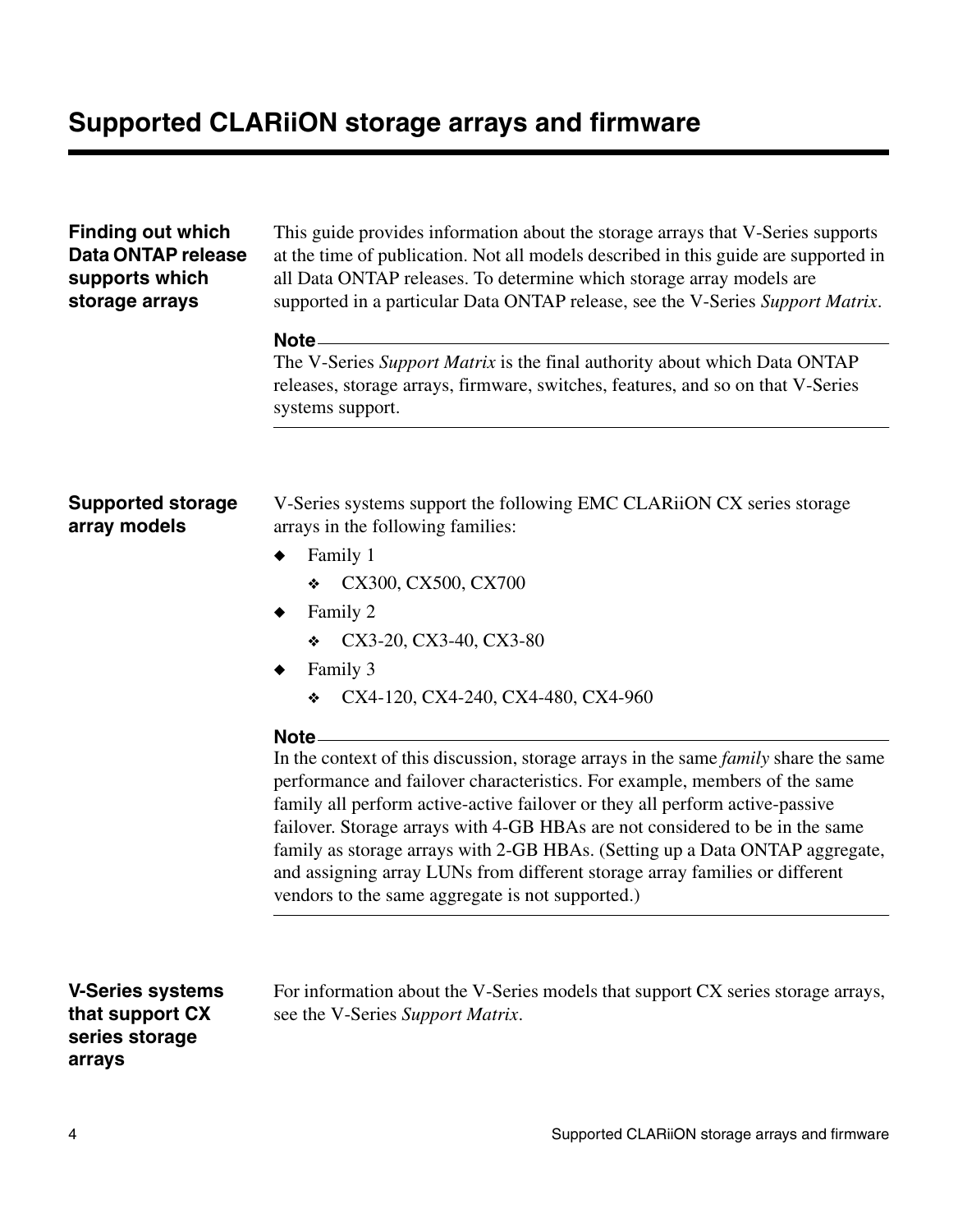#### **Where to find information about supported CX series firmware**

For information about the supported CX series firmware, see the V-Series *Support Matrix*.

#### **Note**

The V-Series *Support Matrix* is the final authority about which Data ONTAP releases, storage arrays, firmware, switches, features, and so on that V-Series systems support.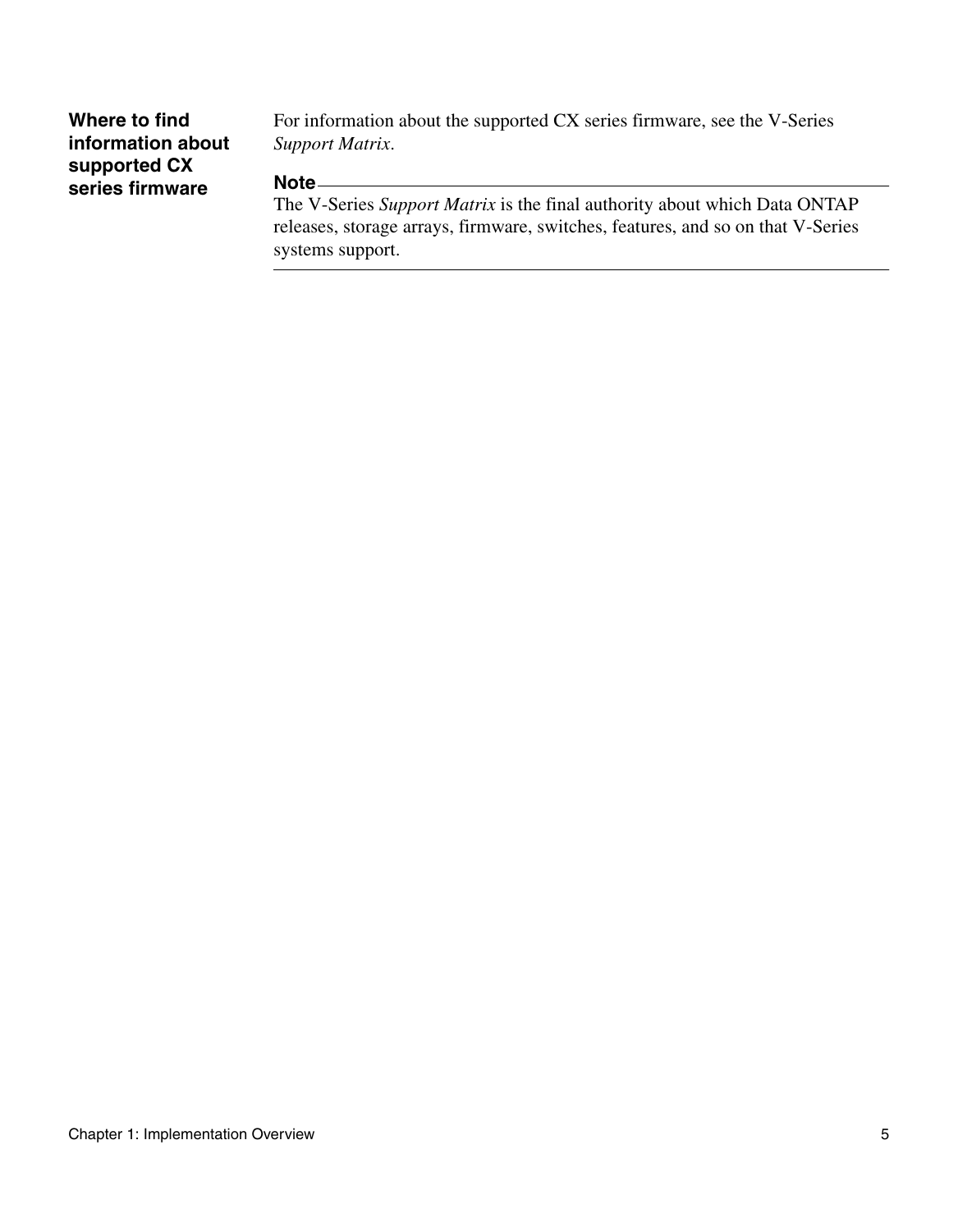<span id="page-13-4"></span><span id="page-13-3"></span><span id="page-13-2"></span><span id="page-13-1"></span><span id="page-13-0"></span>

| <b>Storage Groups</b><br>defined                      | CX series shared storage arrays use Storage Groups to control access to data. A<br>Storage Group is one or more LUNs within the storage array that can be accessed<br>only by the host or hosts that you associate with the array LUNs. Each host can<br>see only the array LUNs in the Storage Group with which it is associated.<br>Therefore, a host cannot access or modify data in array LUNs that are not part of<br>its Storage Group. The Access Logix software, which runs on each CX series<br>storage array, enforces the host-to-Storage Group permissions. |
|-------------------------------------------------------|-------------------------------------------------------------------------------------------------------------------------------------------------------------------------------------------------------------------------------------------------------------------------------------------------------------------------------------------------------------------------------------------------------------------------------------------------------------------------------------------------------------------------------------------------------------------------|
|                                                       | Note-                                                                                                                                                                                                                                                                                                                                                                                                                                                                                                                                                                   |
|                                                       | Shared means that more than one host is allowed to access the storage on the<br>storage array. Access control is used to prevent one host from overwriting the<br>storage of another host.                                                                                                                                                                                                                                                                                                                                                                              |
|                                                       | Switch zoning cannot selectively control data access to LUNs on the storage<br>array because each SP appears as a single Fibre Channel device to the switch<br>fabric.                                                                                                                                                                                                                                                                                                                                                                                                  |
| <b>Maximum number</b><br>of LUNs per Storage<br>Group | On CX series storage arrays, the maximum number of LUNs per Storage Group<br>is 256.<br>Note-                                                                                                                                                                                                                                                                                                                                                                                                                                                                           |
|                                                       | Although there is limit of 256 LUNs per CX series Storage Group, performance<br>is better if you create fewer larger array LUNs than a lot of smaller array LUNs.<br>See the V-Series Installation Requirements and Reference Guide for the best<br>practice recommendations for the number of array LUNs to create.                                                                                                                                                                                                                                                    |
|                                                       |                                                                                                                                                                                                                                                                                                                                                                                                                                                                                                                                                                         |
| Rules for use of<br><b>Storage Groups</b>             | If you are using Storage Groups on your CX series storage array, you must<br>adhere to the following rules:                                                                                                                                                                                                                                                                                                                                                                                                                                                             |
| with V-Series                                         | For Data ONTAP releases 7.3 and later, the V-Series systems supports more<br>٠<br>than one Storage Group per CX storage array. See "Multiple array LUN<br>group requirements" on page 35 for more information.                                                                                                                                                                                                                                                                                                                                                          |
|                                                       | For Data ONTAP releases earlier than 7.3 the V-Series supports only one<br>Storage Group (per CX series storage array).                                                                                                                                                                                                                                                                                                                                                                                                                                                 |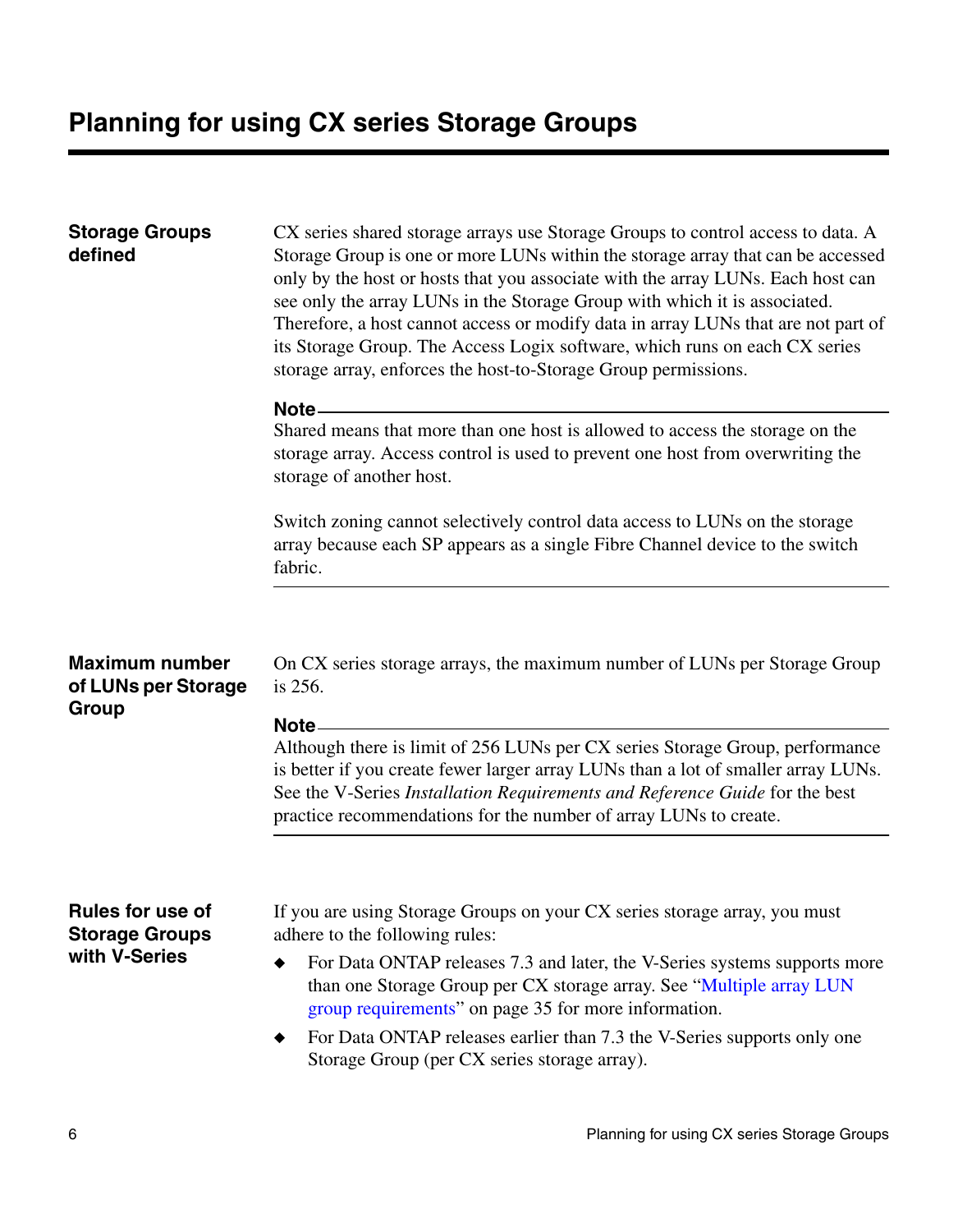- ◆ All the V-Series systems in the same neighborhood must be in the same Storage Group (because all the V-Series systems in the neighborhood must be able to see the same array LUNs).
- ◆ The maximum number of LUNs per Storage Group is 256.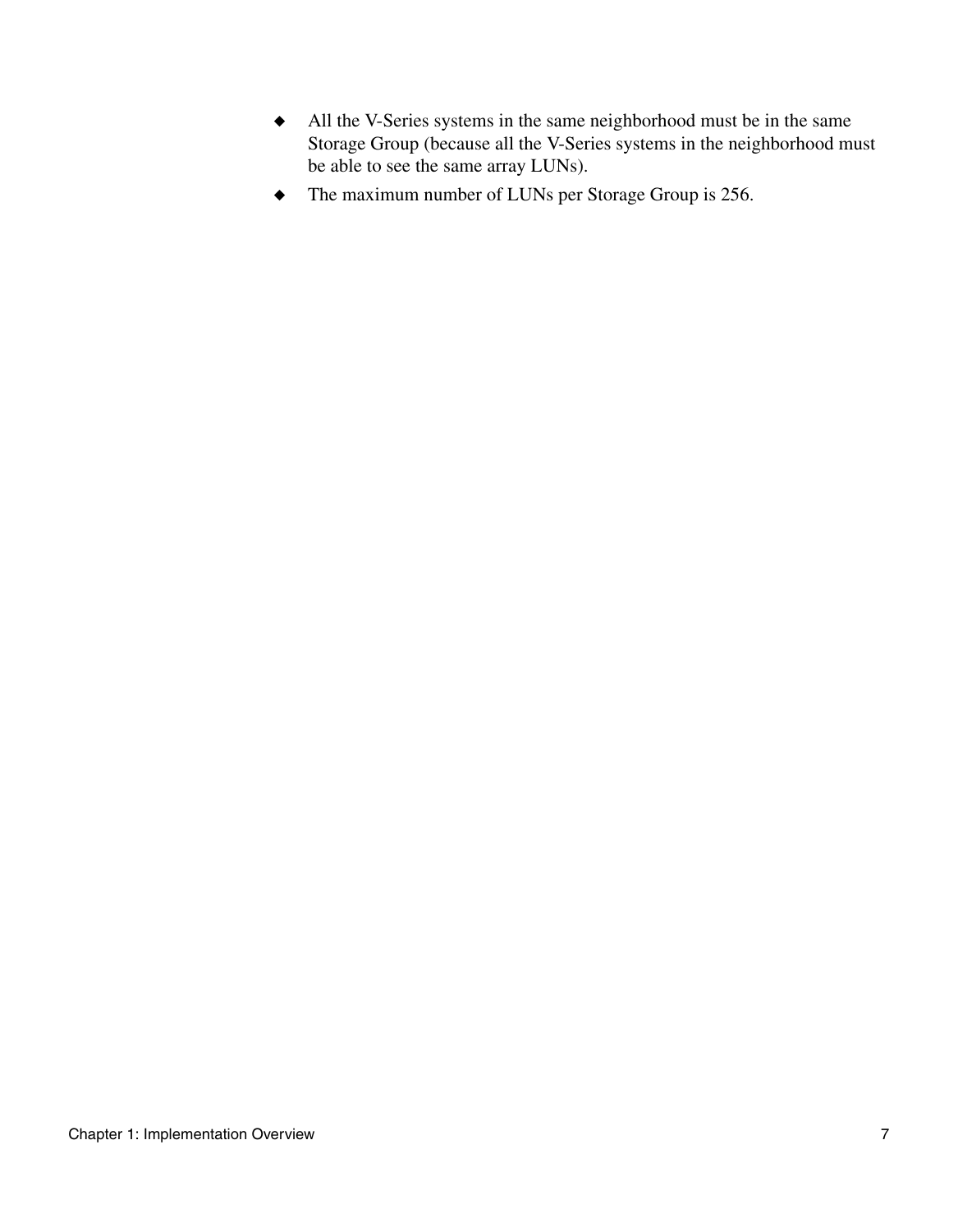<span id="page-15-1"></span><span id="page-15-0"></span>**CX series configuration requirements to work with a V-Series system**  <span id="page-15-4"></span><span id="page-15-3"></span><span id="page-15-2"></span>When you manually register the V-Series FC initiator port names as hosts, you set the parameters as shown in the following table.

| <b>Setting</b>     | <b>Required value</b>                                                                                                                                                                                                                  |
|--------------------|----------------------------------------------------------------------------------------------------------------------------------------------------------------------------------------------------------------------------------------|
| Initiator Type     | <b>CLARiiON</b> Open                                                                                                                                                                                                                   |
| Array Com Path     | Enabled                                                                                                                                                                                                                                |
| Failover mode      | 1                                                                                                                                                                                                                                      |
| Unit serial number | LUN                                                                                                                                                                                                                                    |
| <b>Host Name</b>   | If this section is available in the dialog box,<br>specify New Host. To simplify management, it is<br>recommended that you enter a host name and port<br>number under in the host name fields, for example,<br>$V-Series v6030-2b-0a.$ |
| IP address         | Enter a unique fake IP address. Be sure that you<br>have not entered this IP address anywhere else in<br>the storage array configuration and that it is not an<br>IP address that is present on the network.                           |

#### **Note**

The Access Logix feature installed on a shared CX series storage array enables you to set up data access and create Storage Groups. If you are using Storage Groups, you need to manually register the V-Series system FC initiator ports as hosts in the storage array before you assign them to the V-Series Storage Group.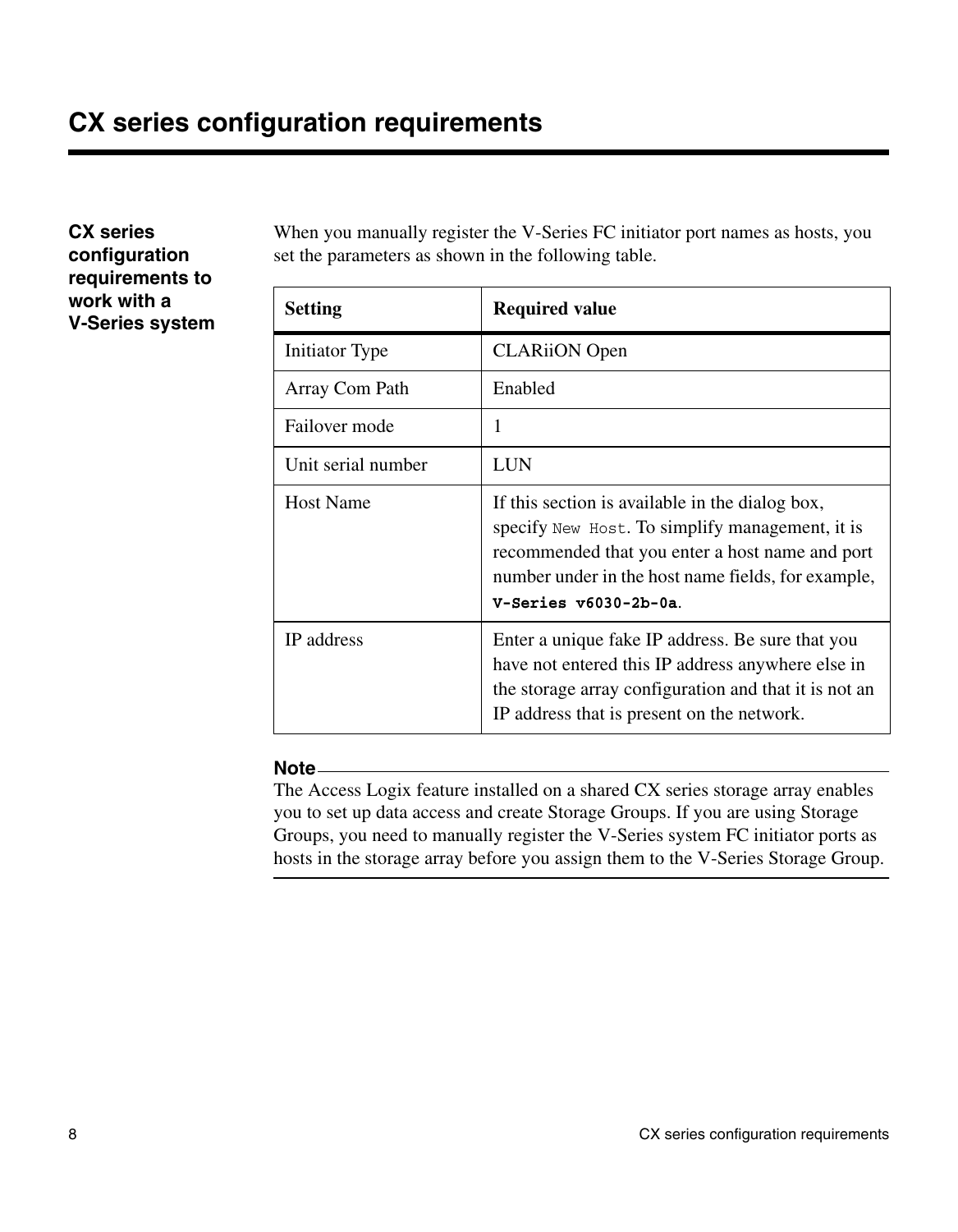**to V-Series**

<span id="page-16-0"></span>

| <b>RAID types that</b><br><b>V-Series supports</b><br>with CX series | See the V-Series Support Matrix for information about RAID type restrictions for<br>V-Series storage on CX series storage arrays. |
|----------------------------------------------------------------------|-----------------------------------------------------------------------------------------------------------------------------------|
| If array LUNs of a                                                   | If V-Series does not support the RAID type of an array LUN presented to it, one                                                   |
| nonsupported RAID                                                    | of the following occurs:                                                                                                          |
| type are presented                                                   | $\bullet$ V-Series uses the LUN successfully initially but failure occurs later for                                               |

#### <span id="page-16-2"></span><span id="page-16-1"></span>◆ V-Series uses the LUN successfully initially, but failure occurs later, for example, when V-Series must fail over to the alternate path to a LUN.

#### **Note**

Examples of the types of circumstances that cause V-Series to fail over to the alternate path to a LUN are storage array controller reset, fabric reset, and partial fabric outage.

◆ V-Series marks the LUN as a failed device immediately.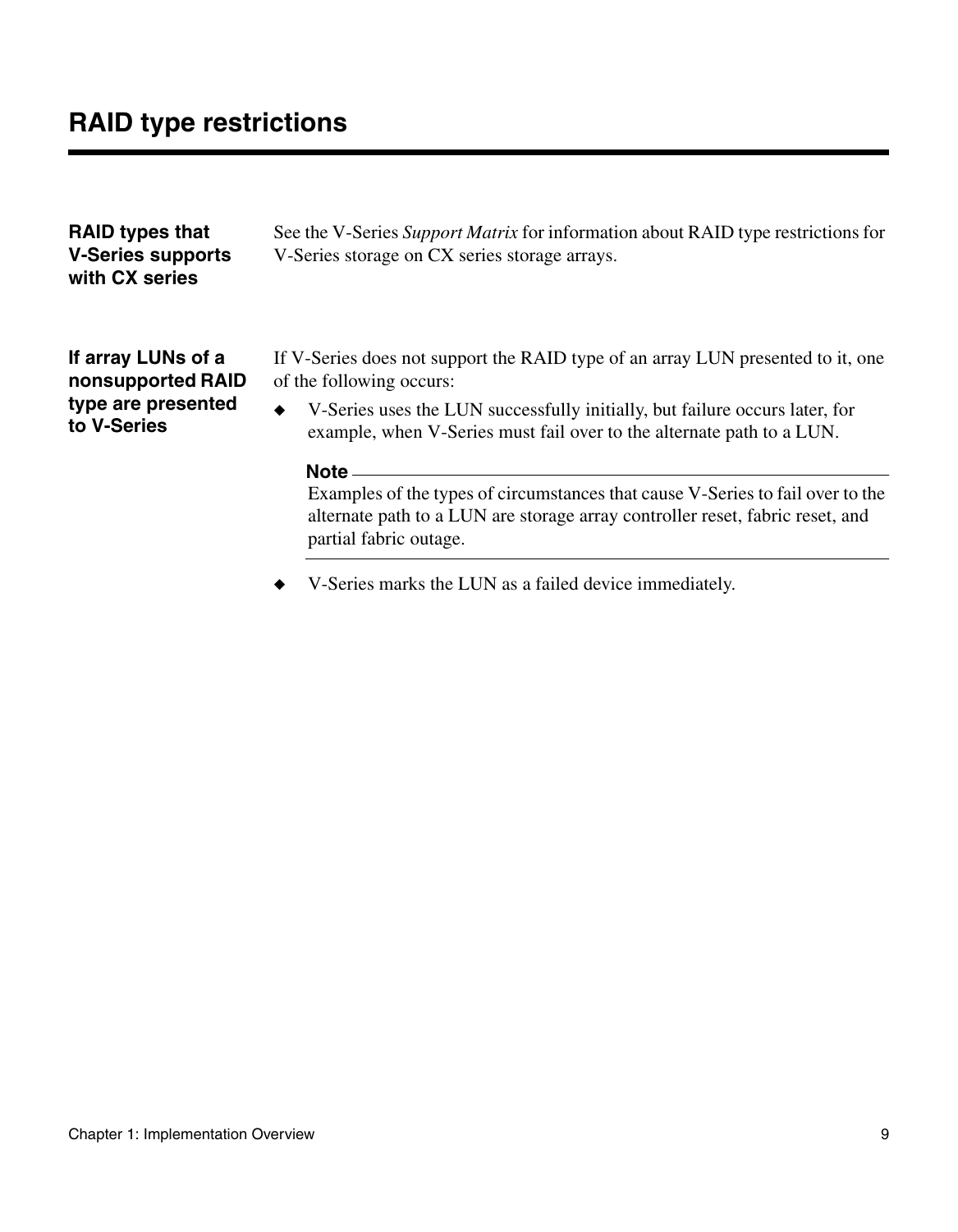<span id="page-17-3"></span><span id="page-17-2"></span><span id="page-17-1"></span><span id="page-17-0"></span>

| <b>Relationship of</b><br>Data ONTAP and<br>storage array units<br>of measure                | The size of the array LUNs that you can create on the storage array is limited by<br>the minimum and maximum array LUN sizes that Data ONTAP supports. The<br>Data ONTAP definition of a gigabyte (GB) might not match the definition of a<br>GB for your storage array. When you determine the minimum and maximum<br>array LUN sizes for your storage array, you need to consider whether the units of<br>measure for your storage array are different from Data ONTAP units of measure.    |
|----------------------------------------------------------------------------------------------|-----------------------------------------------------------------------------------------------------------------------------------------------------------------------------------------------------------------------------------------------------------------------------------------------------------------------------------------------------------------------------------------------------------------------------------------------------------------------------------------------|
|                                                                                              | The Data ONTAP definition of a GB is as follows:                                                                                                                                                                                                                                                                                                                                                                                                                                              |
|                                                                                              | One GB is equal to $1000 \times 1024 \times 1024$ bytes.                                                                                                                                                                                                                                                                                                                                                                                                                                      |
|                                                                                              | See the V-Series Support Matrix for the general rule about Data ONTAP<br>minimum and maximum array LUN sizes. Each V-Series Implementation Guide<br>contains specific information about the equivalent minimum and maximum limits<br>according to the vendor's calculation of units of measure.                                                                                                                                                                                               |
| <b>Minimum array LUN</b><br>size for the root<br>volume                                      | The minimum array LUN size shown in this section does not apply to the array<br>LUN for the root volume. It is strongly recommended that you do not set the size<br>of a root volume below the minimum root volume size shown in the V-Series<br>Support Matrix. The reason is that you want to ensure that there is sufficient<br>space in the root volume for system files, log files, and core files. If a system<br>problem occurs, you need to provide these files to technical support. |
| <b>Minimum and</b><br>maximum array<br><b>LUN sizes with EMC</b><br><b>CX series storage</b> | EMC calculates units of measure differently than Data ONTAP. The minimum<br>and maximum usable values shown in this section are based on the assumption<br>that the units of measurement for your storage array are calculated as follows.                                                                                                                                                                                                                                                    |

**Unit Formula for calculating...** GB 1024 x 1024 x 1024 bytes MB 1024 x 1024 bytes KB 1024 bytes

**arrays**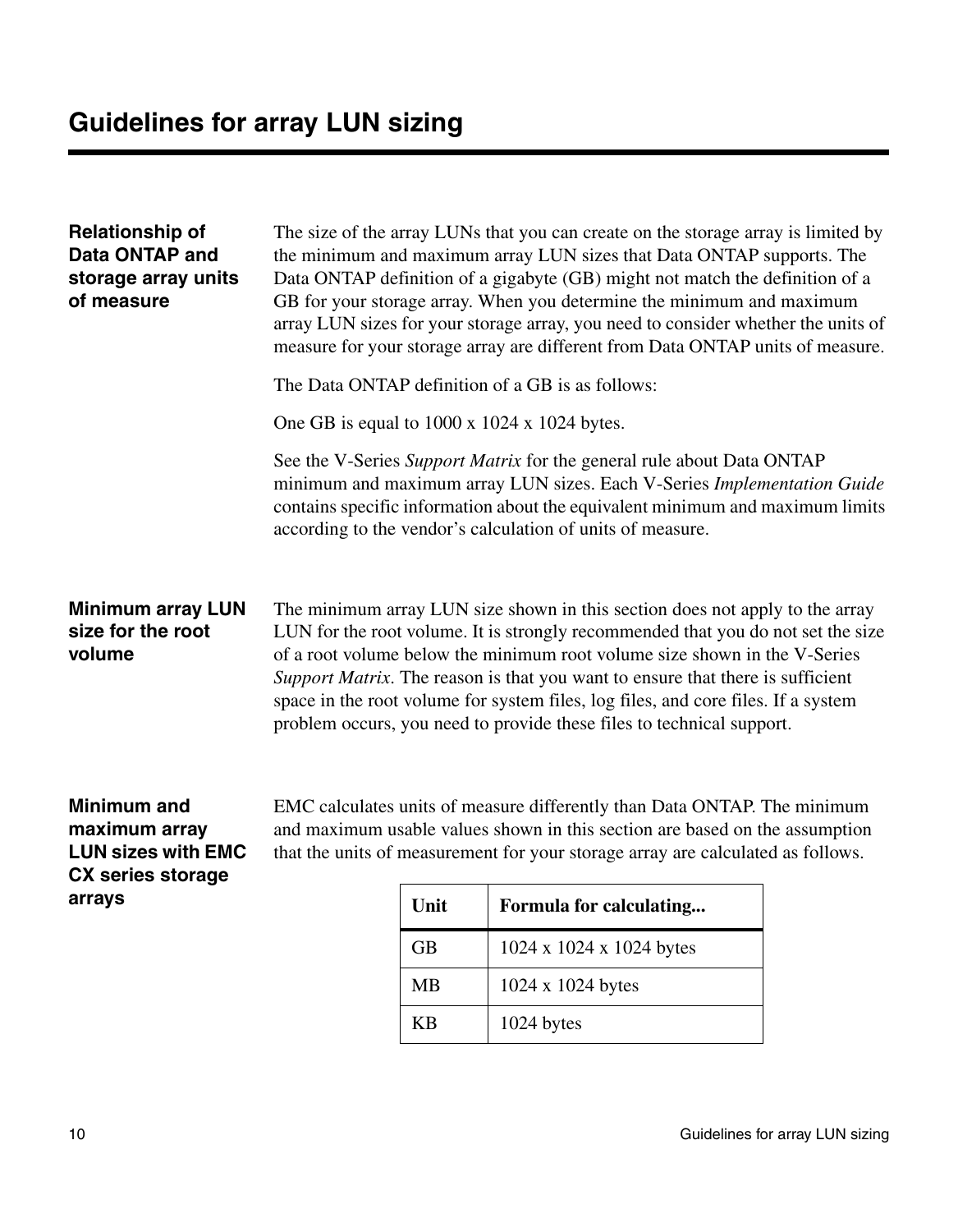If you plan to use a large-sized LUN that is close to the maximum capacity that Data ONTAP supports, ensure that the size you specify does not exceed the size shown in the "Maximum usable value" column in the following tables.

#### **Note**

Storage arrays vary as to how you can specify LUN size (that is, in GB, MB, or 512-byte blocks).

See the V-Series *Installation Requirements and Reference Guide* for guidelines about the implications of different size array LUNs on Data ONTAP storage.

#### **Values for Data ONTAP 7.3.3 and later in the 7.3 family and 8.0 and later in the 8.0 family:**

| If you are specifying in | Minimum usable value      | Maximum usable value          |
|--------------------------|---------------------------|-------------------------------|
| <b>GB</b>                | $2$ GB                    | 1,952 GB                      |
| MB                       | 1,049 MB                  | 1,950,000 MB                  |
| 512-byte blocks          | 2,048,001 512-byte blocks | 4,095,000,000 512-byte blocks |

#### **Values for Data ONTAP 7.2.4 and later in the 7.2.x family; and 7.3 and 7.3.1 in the 7.3.x family:**

| If you are specifying in | Minimum usable value      | Maximum usable value          |
|--------------------------|---------------------------|-------------------------------|
| GB                       | $2$ GB                    | 976 GB                        |
| MВ                       | 1.049 MB                  | 975,000 MB                    |
| 512-byte blocks          | 2,048,001 512-byte blocks | 2,047,500,000 512-byte blocks |

#### **Values for Data ONTAP 7.2.3:**

| If you are specifying in | Minimum usable value      | Maximum usable value          |
|--------------------------|---------------------------|-------------------------------|
| <b>GB</b>                | $2$ GB                    | 732 GB                        |
| <b>MB</b>                | 1.049 MB                  | 749,000 MB                    |
| 512-byte blocks          | 2,048,001 512-byte blocks | 1,535,500,000 512-byte blocks |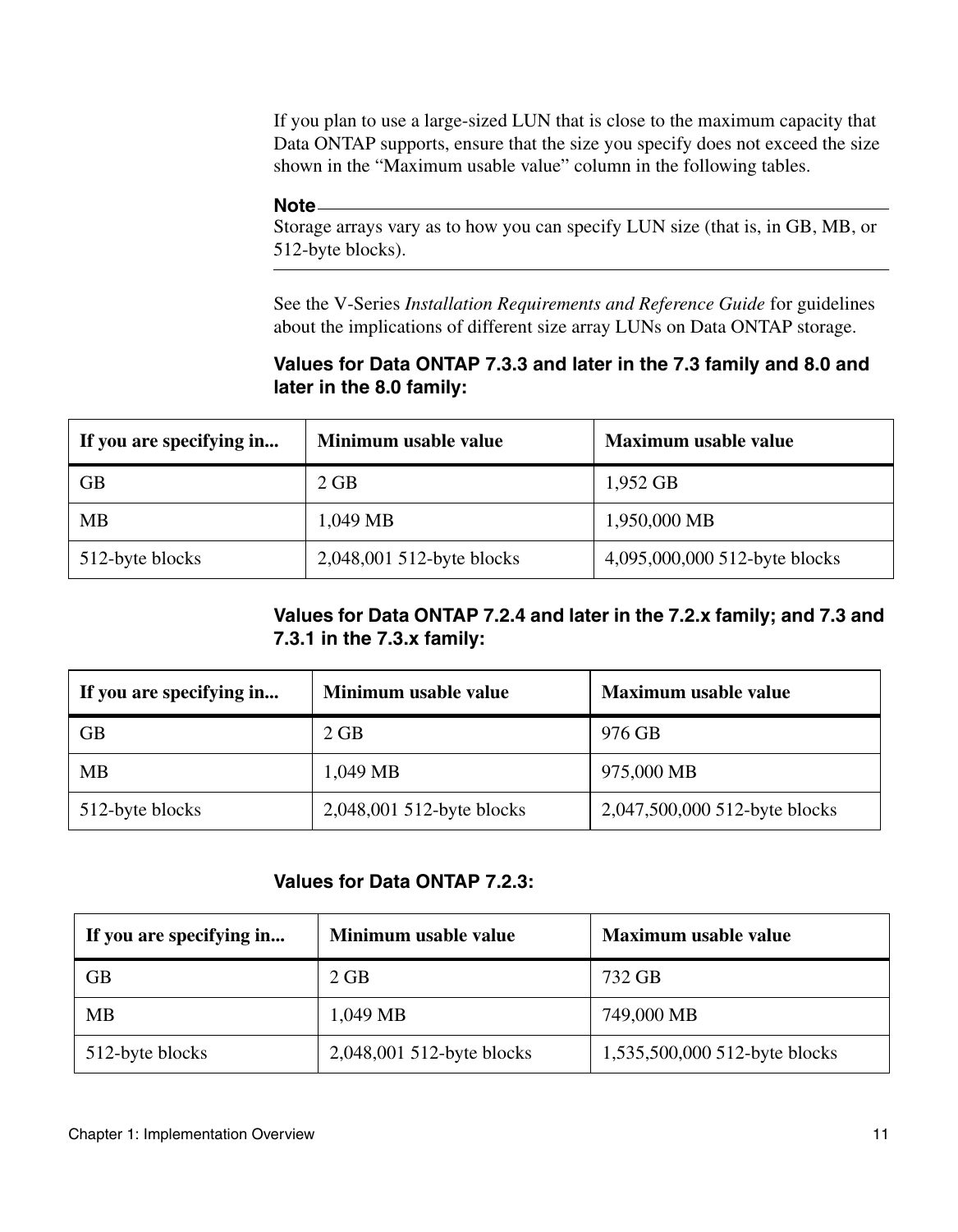| Minimum usable value<br>If you are specifying in |                           | Maximum usable value          |  |
|--------------------------------------------------|---------------------------|-------------------------------|--|
| GB                                               | $2$ GB                    | 488.281 GB                    |  |
| <b>MB</b>                                        | 1,049 MB                  | 500,000 MB                    |  |
| 512-byte blocks                                  | 2,048,001 512-byte blocks | 1,024,000,000 512-byte blocks |  |

#### **Values for Data ONTAP 7.2.2 and earlier:**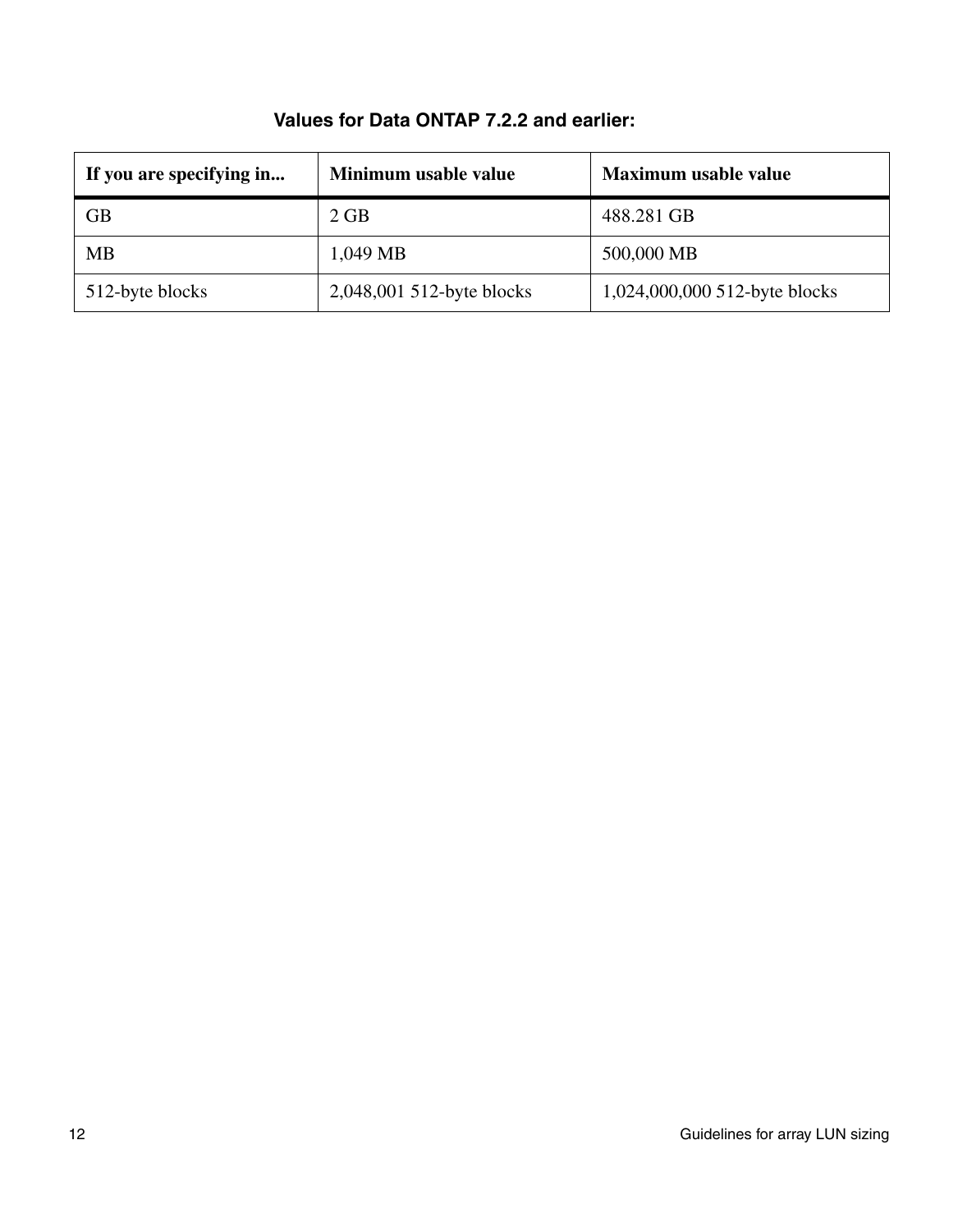<span id="page-20-0"></span>

| <b>About this chapter</b> | This chapter discusses the configurations supported with EMC CX series storage<br>arrays that V-Series supports. Use the configurations in this chapter as guidelines<br>when you connect your V-Series system to your storage array. |  |
|---------------------------|---------------------------------------------------------------------------------------------------------------------------------------------------------------------------------------------------------------------------------------|--|
|                           | Note -<br>The V-Series Support Matrix is the final authority about which configurations                                                                                                                                               |  |
|                           | that V-Series systems support.                                                                                                                                                                                                        |  |
|                           |                                                                                                                                                                                                                                       |  |
| Topics in this            | This chapter discusses the following topics:                                                                                                                                                                                          |  |
| chapter                   | "Your guide to interpreting the illustrations" on page 14                                                                                                                                                                             |  |
|                           | "Direct-attached configurations" on page 18                                                                                                                                                                                           |  |
|                           | "Fabric-attached configurations" on page 20                                                                                                                                                                                           |  |
|                           | "Fabric-attached configuration that optimizes performance" on page 25                                                                                                                                                                 |  |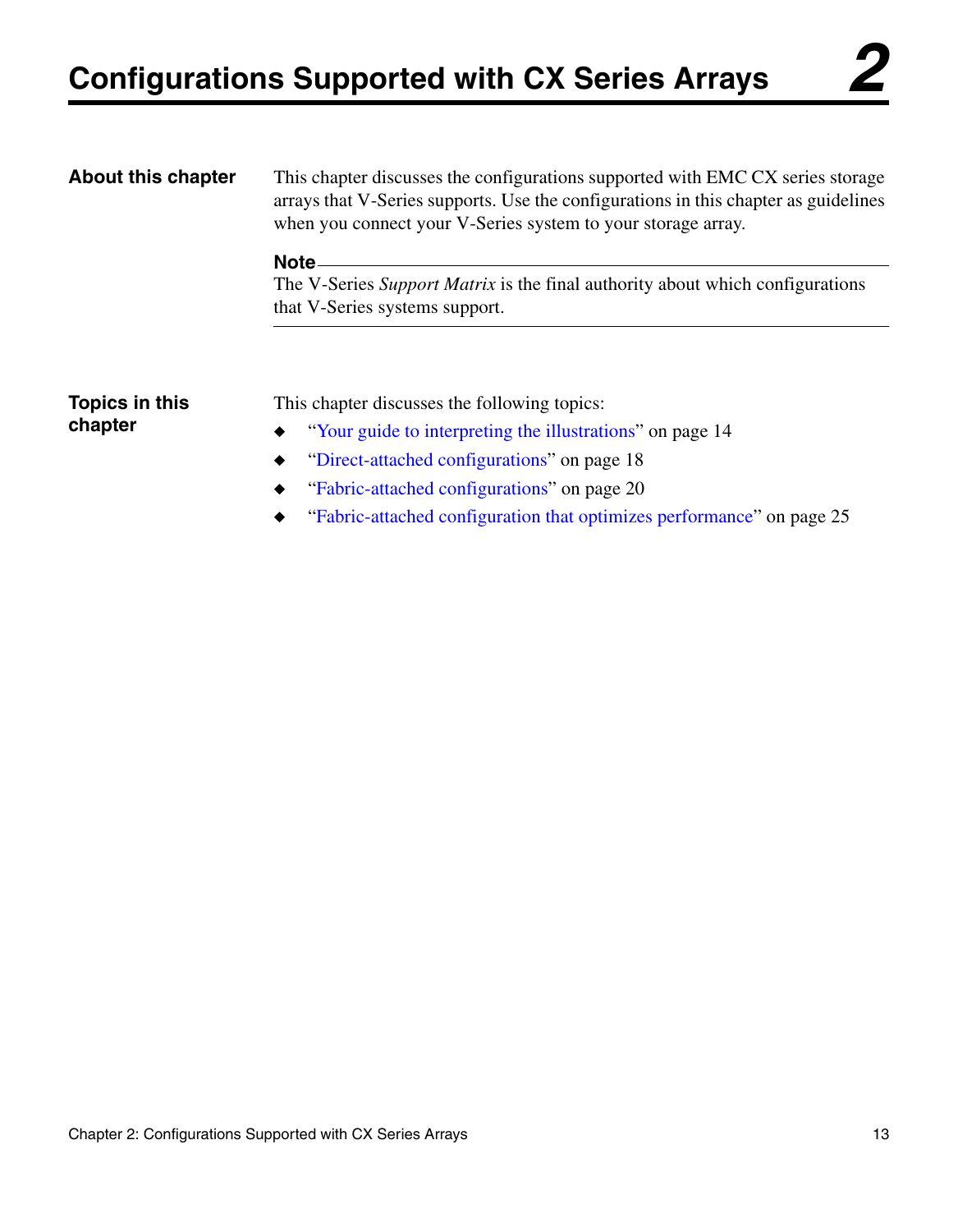<span id="page-21-0"></span>**Number of ports shown**

The minimum number of ports that you can use per configuration is shown in the illustrations. You might choose to use more ports than are shown.

#### **How redundant paths and port pairs are shown**

As you look through the illustrations, notice that on the V-Series system, connections from the V-Series FC initiator ports are set up for redundancy.

<span id="page-21-1"></span>**Illustration of redundant paths and port pairs for storage arrays:** In each illustration in this chapter, the port pairs on the storage array are shown in relation to the array LUNs on the port, with the ports on alternate Storage Processors (SPs). In the illustrations in this chapter, the labels A1 and A2 represent ports on SP A and the labels B1 and B2 represent ports on SP B.



See the V-Series *Installation Requirements and Reference Guide* for rules for setting up redundant ports and examples of valid and invalid path setup.

**Illustration of redundant paths and port pairs for the V-Series systems:** On some V-Series models, the FC initiator ports are on cards. On other models, the FC initiator ports are onboard ports and are labeled 0a, 0b, and so on.

The following illustrations show a V6xxx system model, which has both onboard FC initiator ports and cards. In this example, two different redundant port pairs are used. Redundancy is achieved on the V-Series system because each port in a pair is on a different bus. (For more information about selecting redundant ports on the different V-Series models with onboard FC initiator ports, see the V-Series *Installation Requirements and Reference Guide*.)

#### **Relationship between V-Series port pairs and array LUN groups:**

The following table shows configurations for redundant paths and port pairs for the V-Series systems.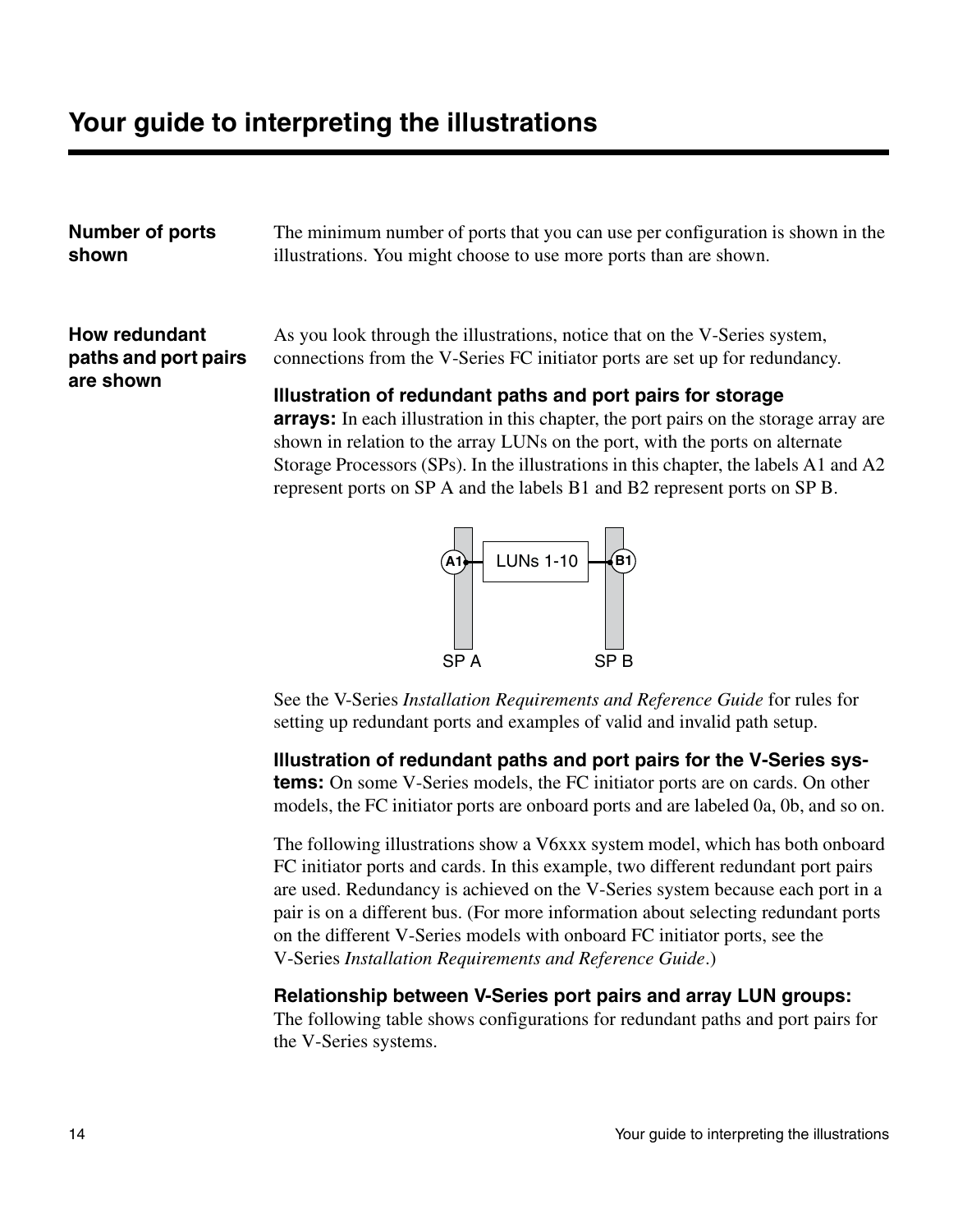The illustrations in the following table show a V6xxx model, which has both onboard FC initiator ports and cards. These examples show the use of two different redundant port pairs. Redundancy is achieved on the V-Series system because each port in a pair is on a different bus.

See ["Fabric-attached configuration that optimizes performance" on page 25](#page-32-0) for examples of configurations with multiple port pairs and multiple array LUN groups.

| <b>Release</b>     | Supported configurations                                                                                                                                                                                                                                                                                                                           |  |
|--------------------|----------------------------------------------------------------------------------------------------------------------------------------------------------------------------------------------------------------------------------------------------------------------------------------------------------------------------------------------------|--|
| $7.3$ and<br>later | For any storage array, you can use multiple port pairs on a V-Series<br>system to access array LUNs on the same storage array, if each V-<br>Series port pair is accessing a different group of array LUNs. To<br>use multiple V-Series port pairs as the illustration shows, each port<br>in a V-Series port pair must access a different fabric. |  |
|                    | V-Series system                                                                                                                                                                                                                                                                                                                                    |  |
|                    | 0d<br>0f<br>0b<br>0c<br>0e<br>0h<br>0g<br>0a                                                                                                                                                                                                                                                                                                       |  |
|                    | FC initiator port pair to a LUN set over<br>two independent fabrics<br>FC initiator port pair to a different LUN<br>set over two independent fabrics                                                                                                                                                                                               |  |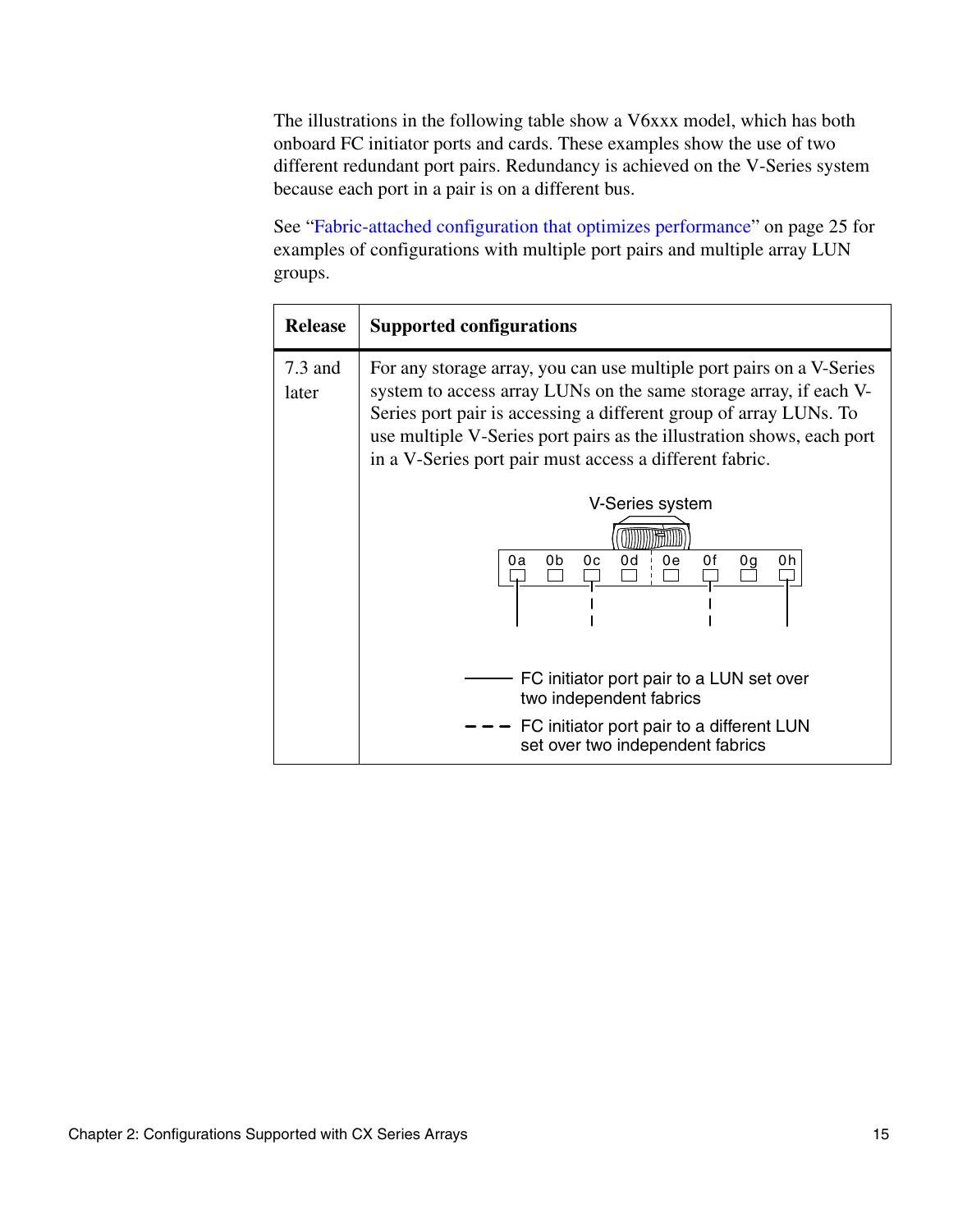| <b>Release</b>  | <b>Supported configurations</b>                                                                                                                                                                                                                                                                                                                                                                   |  |
|-----------------|---------------------------------------------------------------------------------------------------------------------------------------------------------------------------------------------------------------------------------------------------------------------------------------------------------------------------------------------------------------------------------------------------|--|
| Prior to<br>7.3 | To use multiple V-Series port pairs with a CX storage array, each<br>port in a V-Series port pair must access a different fabric, and each<br>V-Series port pair on the same V-Series system must access LUNs<br>on different storage array than any other port pair on that V-Series<br>system.<br>For an HA pair, one port pair from each V-Series system must be<br>able to see the same LUNs. |  |
|                 | V-Series system<br>0d<br>0b<br>0e<br>0f<br>0c<br>0a<br>0h<br>0g<br>FC initiator pair to one storage subsystem<br>over two independent fabrics                                                                                                                                                                                                                                                     |  |
|                 | FC initiator pair to a different storage<br>subsystem over two independent fabrics                                                                                                                                                                                                                                                                                                                |  |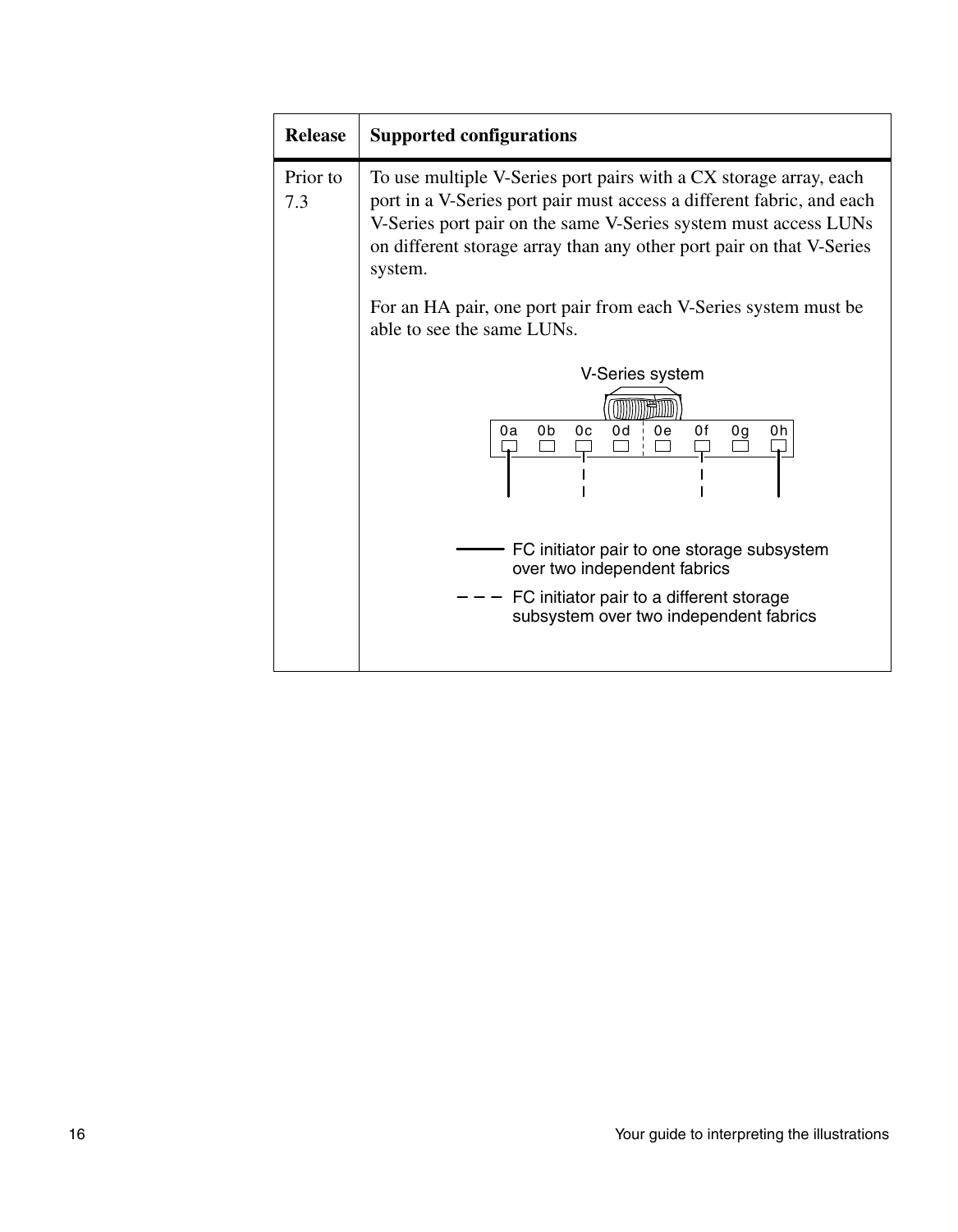The following illustration shows a redundant port pair on a V-Series system that uses cards.



One port on each of two different cards is configured to ensure redundancy to the port pair on the storage array. Then, if one card fails, the port on the other card is used. You can use either port on a card.

#### **Note**

The illustration shows two cards, one with FC ports 1A and 1B and the other with FC ports 2A and 2B. The number represents the slot.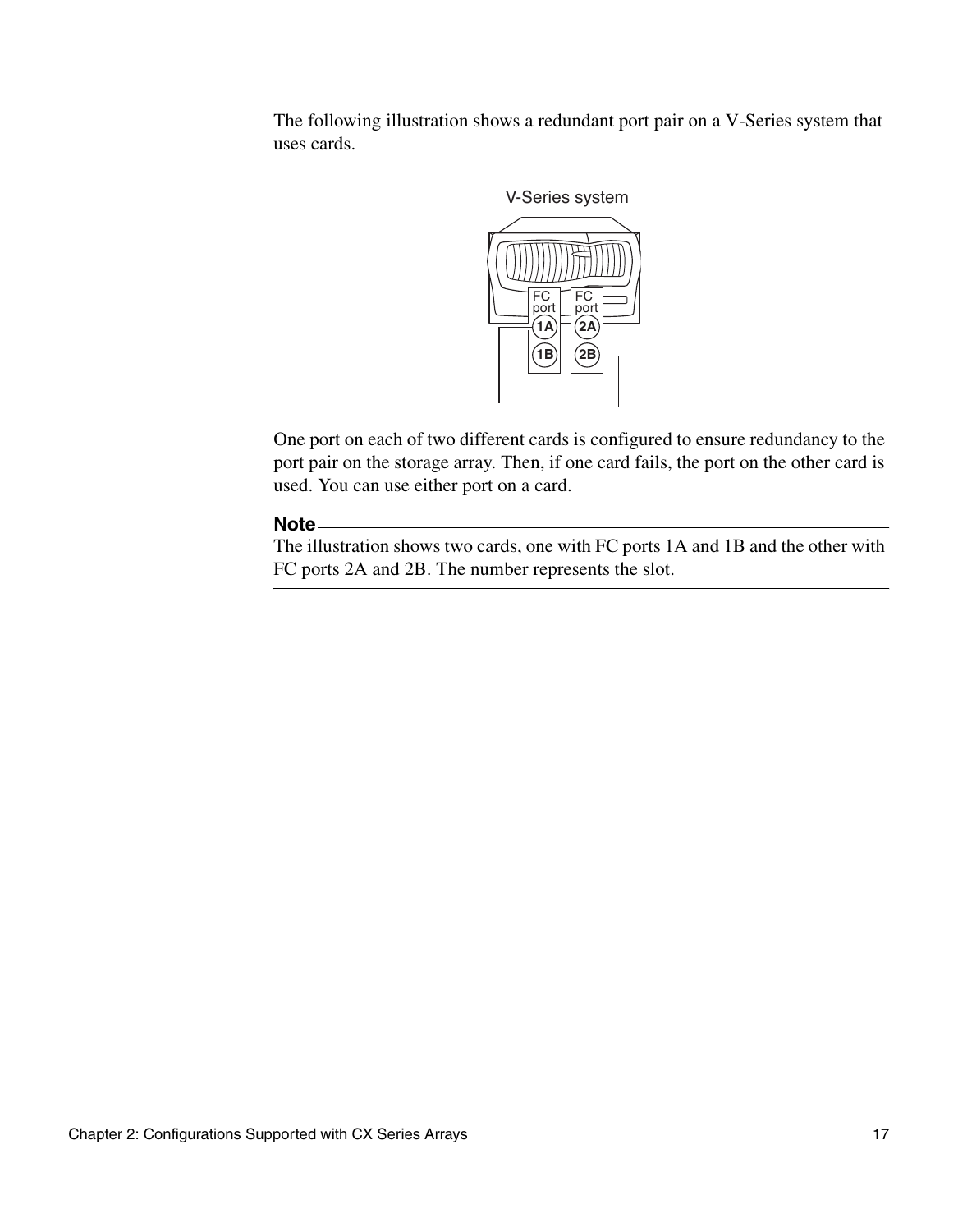<span id="page-25-0"></span>**Direct-attached stand-alone configuration**

The following illustration shows a direct-attached stand-alone configuration between a V6xxx system and an EMC CX series storage array with 10 array LUNs in the V-Series Storage Group.



#### **Direct-attached HA pair configuration**

<span id="page-25-1"></span>The following illustration shows a deployment with a V3xxx series HA pair that is directly connected to the storage array. The storage array in this example has allocated 256 array LUNs for the V-Series systems, the maximum number allowed in a Storage Group.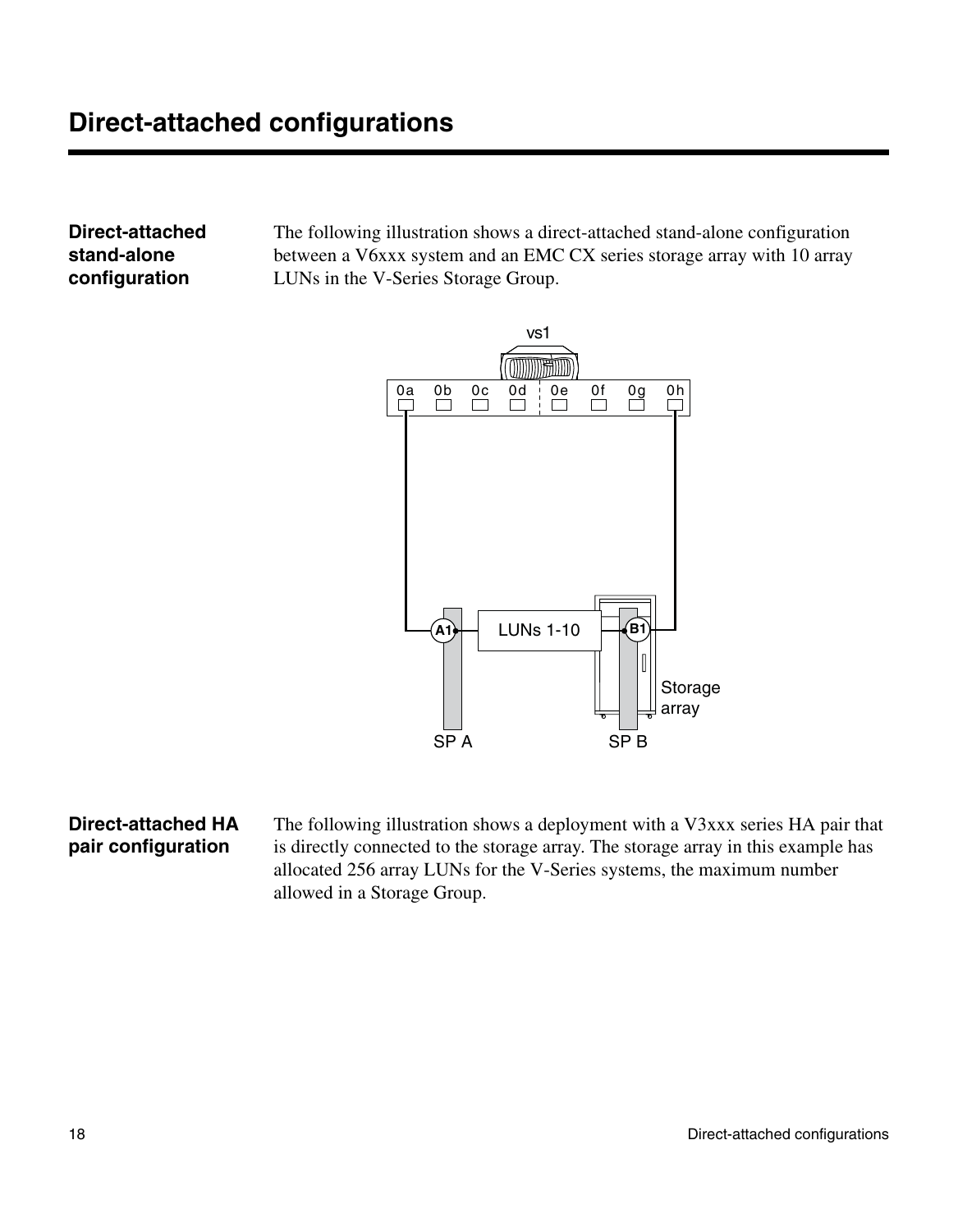

In a direct-attached V-Series HA pair, one port pair *per node* is required. You can avoid a single point of failure by creating a redundant port pair. Then, if one path from a V-Series node fails, the other path from the node is used; takeover does not occur. (The way you create a redundant port pair differs according to V-Series model. For models with adapters, choose one port from each adapter. For models with onboard ports, choose one port from each bus. See the V-Series *Installation Requirements and Reference Guide* for more information.)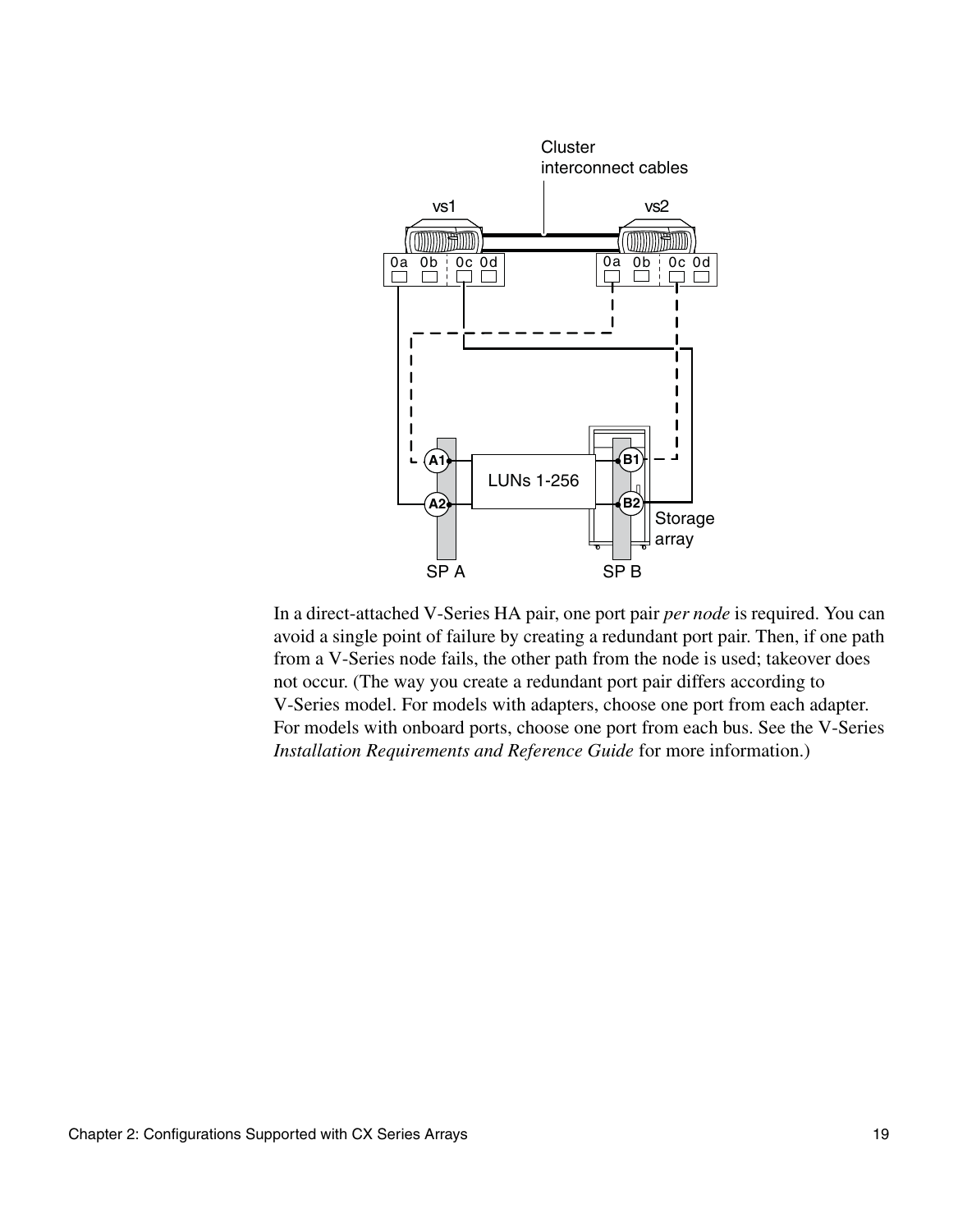<span id="page-27-0"></span>**Zoning recommendation**

<span id="page-27-2"></span>It is recommended that you use single-initiator zoning, which limits each zone to a single V-Series system FC initiator port and one SP. Single-initiator zoning improves discovery and boot time because the V-Series FC initiators do not attempt to discover each other.

**Fabric-attached stand-alone configuration**

<span id="page-27-1"></span>The following illustration shows a fabric-attached configuration for a stand-alone configuration between a V6xxx system and a CX series storage array. In this example, 10 array LUNs are allocated for the V-Series system.

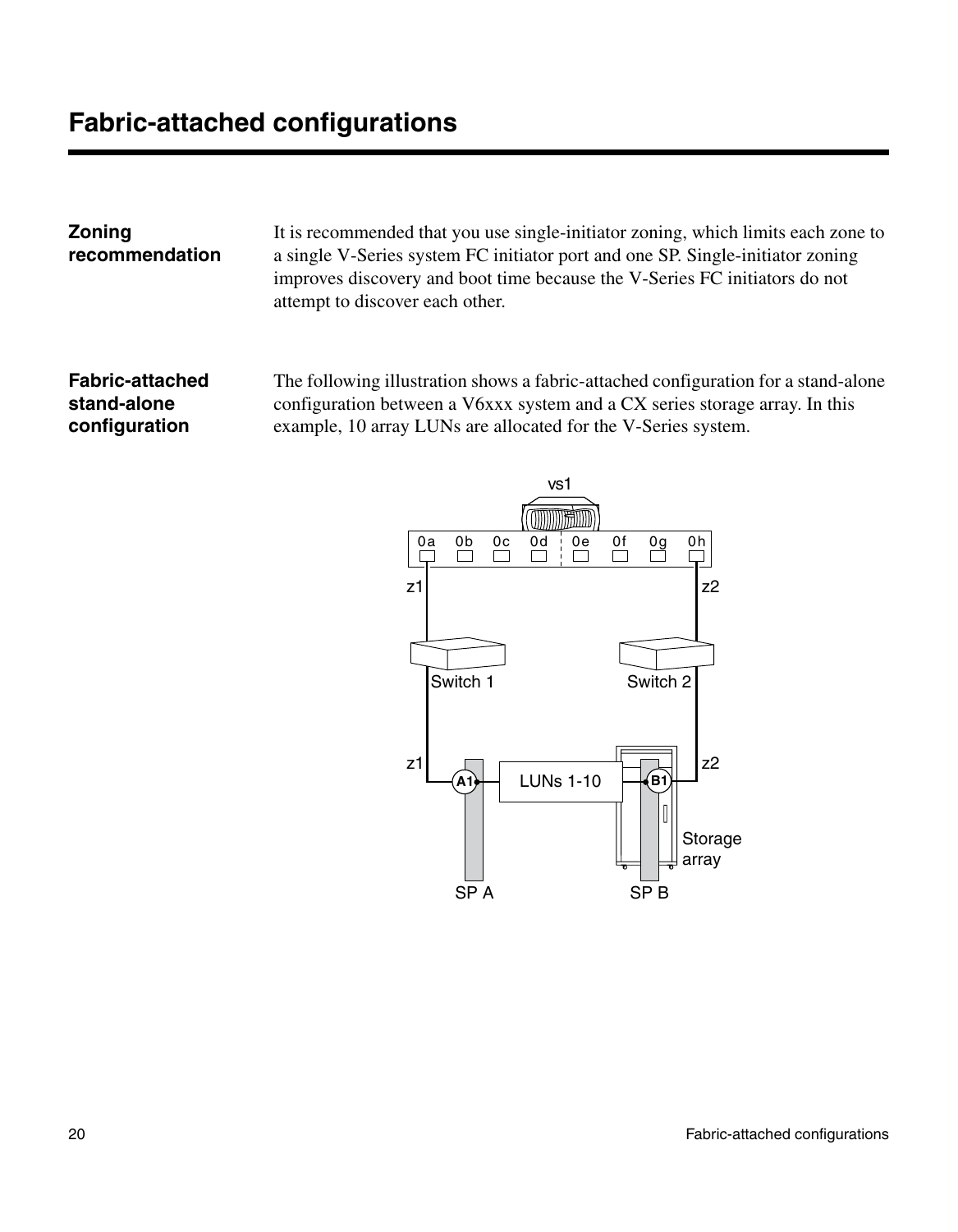| Zone  | Switch | V-Series system port | Storage array port |
|-------|--------|----------------------|--------------------|
| $Z_1$ |        | 0a                   |                    |
| 72    |        | 0h                   |                    |

**Zoning:** The following table shows single-initiator zoning for this example with a V6xxx system. Single-initiator zoning is the recommended zoning strategy.

### **Fabric-attached HA pair configuration**

The following illustration shows a deployment with a V3xxx series switched HA pair. The storage array in this example has allocated 256 array LUNs for the V-Series systems, the maximum number allowed in a Storage Group.

<span id="page-28-0"></span>

You improve availability by having one connection from each adapter on each V-Series system in the HA pair. Then, if one path from a V-Series node fails, the other path from the node is used; failover in the V-Series HA pair does not occur.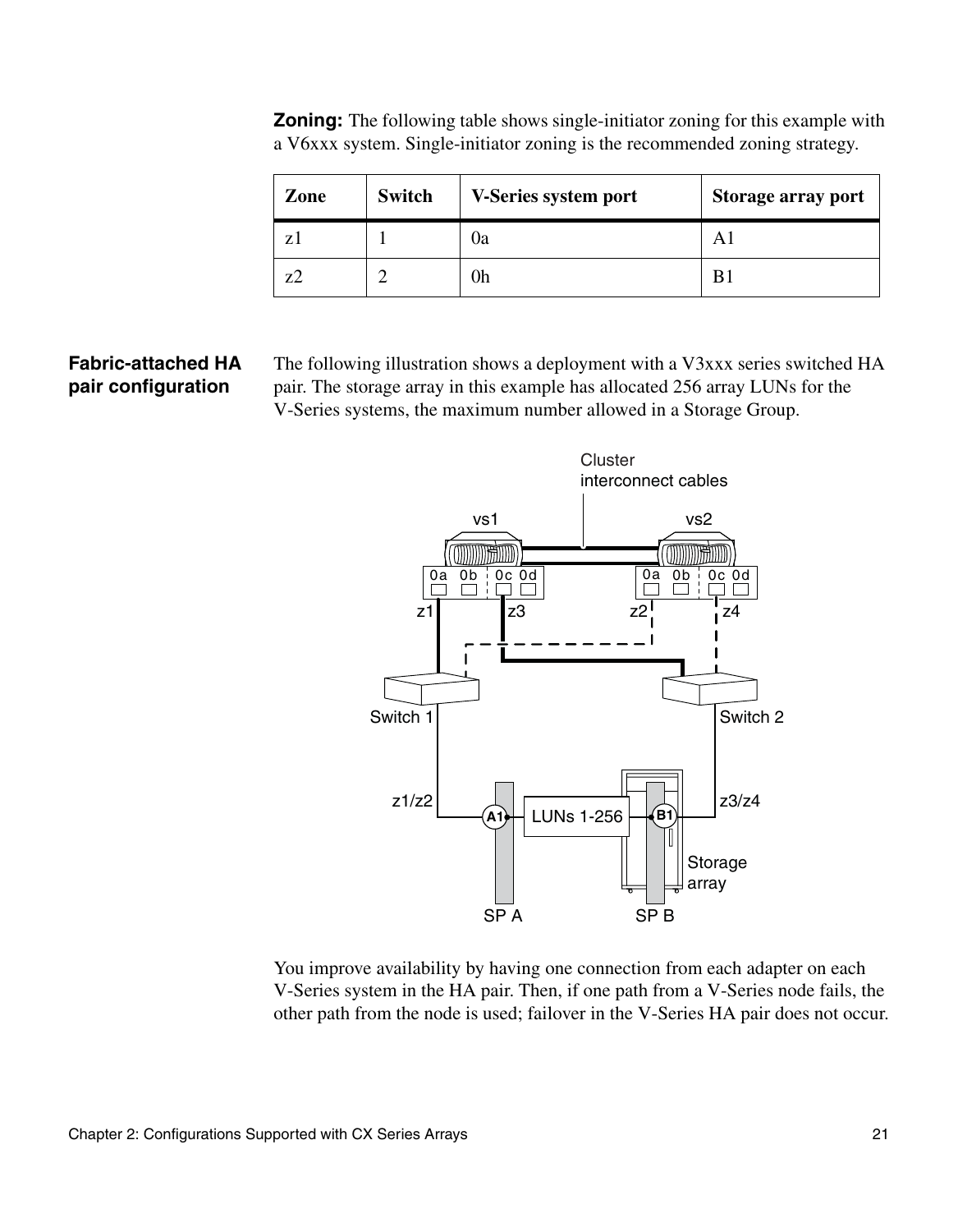| Zone           | V-Series system port       | Storage array port |
|----------------|----------------------------|--------------------|
| Switch 1       |                            |                    |
| z1             | V-Series system 1, port 0a | A <sub>1</sub>     |
| z <sub>2</sub> | V-Series system 2, port 0a | A1                 |
| Switch 2       |                            |                    |
| z3             | V-Series system 1, port 0c | B <sub>1</sub>     |
| 74             | V-Series system 2, port 0c | B <sub>1</sub>     |

**Zoning:** The following table shows single-initiator zoning for this example with a V3xxx system. Single-initiator zoning is the recommended zoning strategy.

#### **Four ports accessed on a single storage array**

<span id="page-29-0"></span>The following illustration shows a fabric-attached HA pair in which the V-Series nodes access array LUNs through four (redundant) ports on the storage array. In this configuration, there is a straight connection from the storage array to the switch.

**Utilization of devices:** In the following configuration, the following occurs with device failure:

◆ If a switch fails, all traffic goes to the same SP.

For example, if Switch 1 fails, the path from FC initiator port 0a on both V-Series systems is unavailable. Therefore, all traffic goes from FC initiator port 0c to SP B. No traffic can go to SP A.

◆ If a controller fails, all traffic goes through the same switch.

For example, if SP B fails, traffic goes from V-Series system 1 port 0a and V-Series system 2 port 0a through Switch 1. No traffic can go through Switch 2.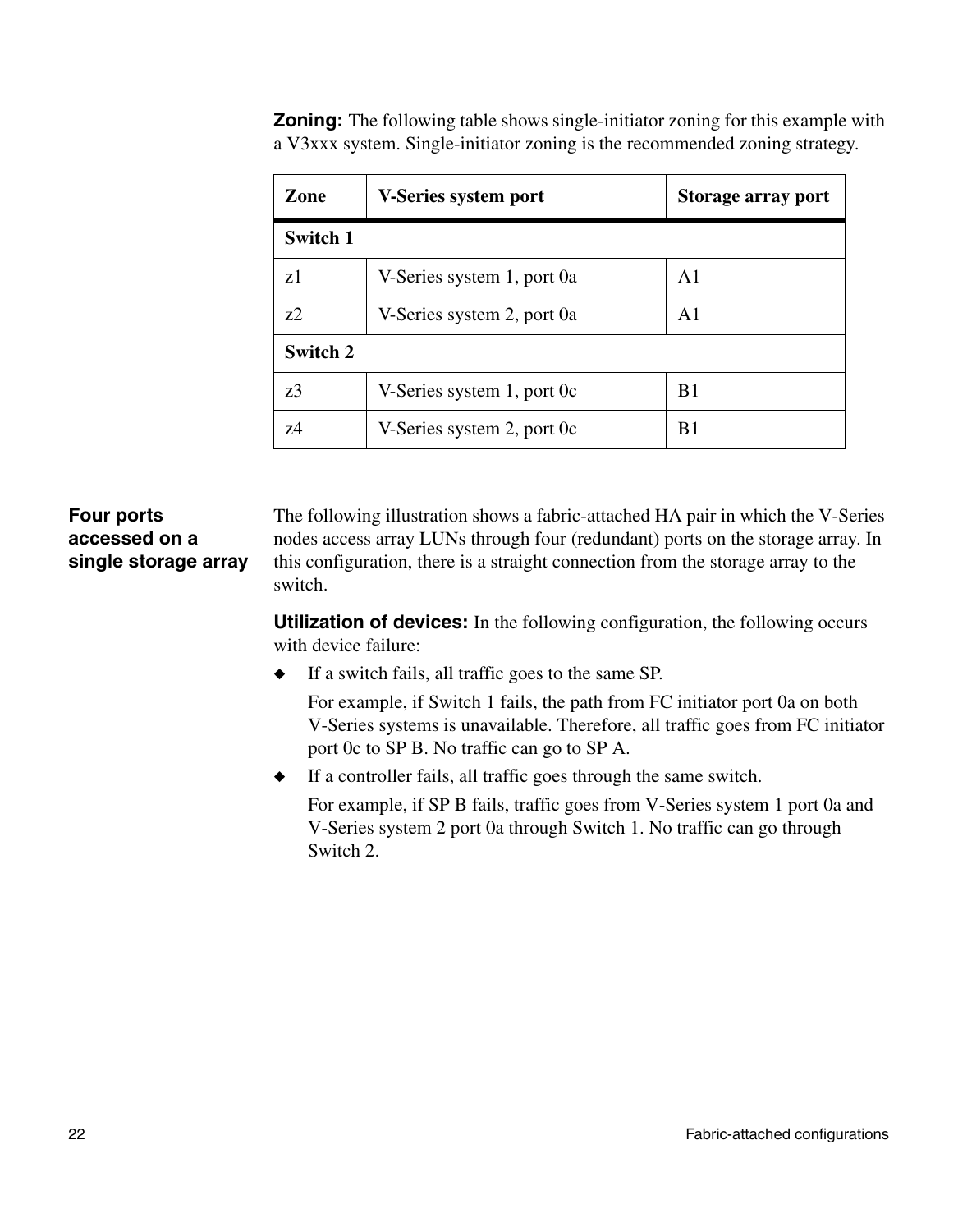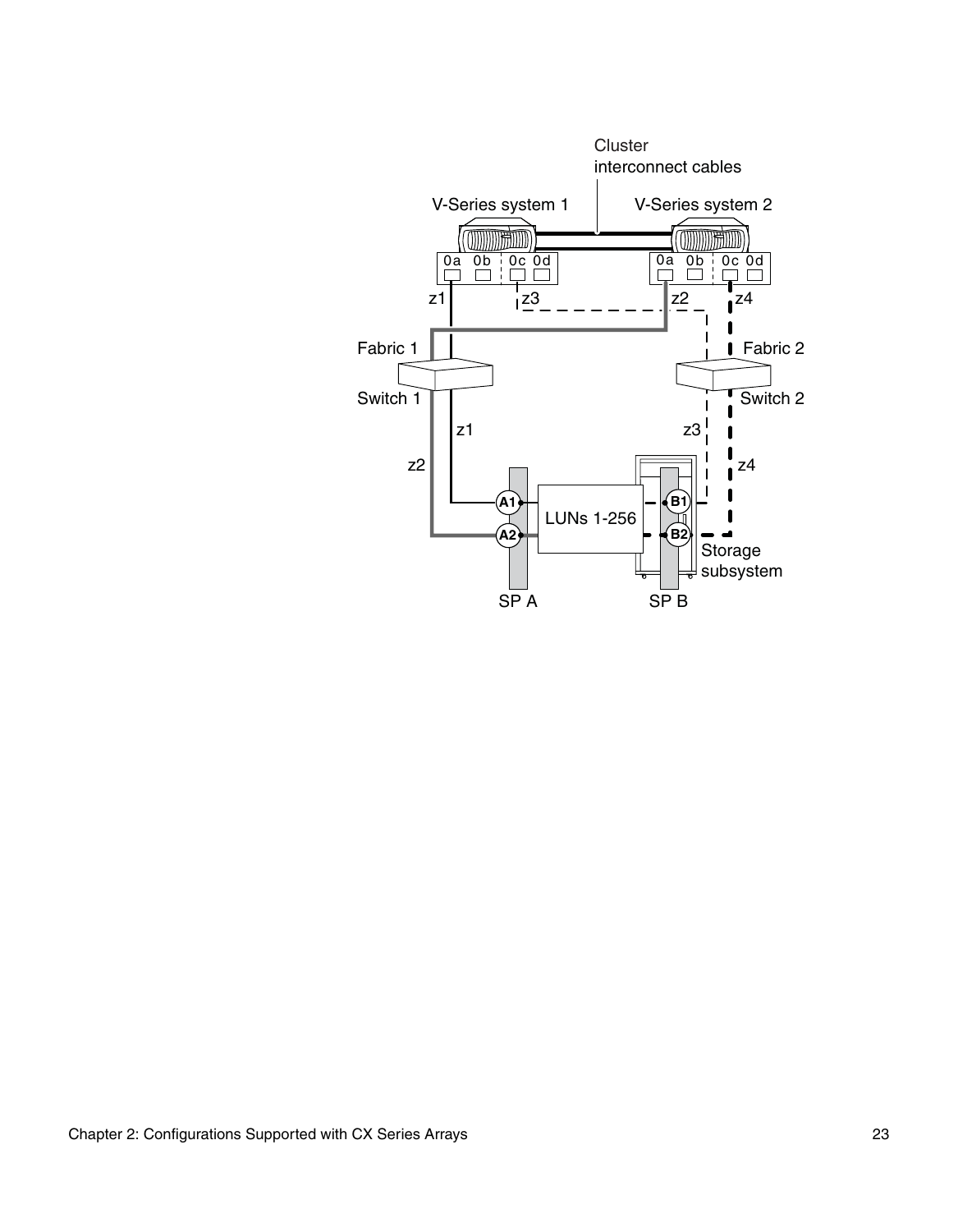<span id="page-31-0"></span>**Zoning:** The following table shows single-initiator zoning for the previous illustration with a V3xxx HA pair. Single-initiator zoning is the recommended zoning strategy.

| Zone     | <b>V-Series system</b> |         | Storage array   |                     |
|----------|------------------------|---------|-----------------|---------------------|
| Switch 1 |                        |         |                 |                     |
| z1       | V-Series<br>system 1   | Port 0a | SP A            | Port A1             |
| 7.2      | V-Series<br>system 2   | Port 0a | SP <sub>A</sub> | Port A <sub>2</sub> |
| Switch 2 |                        |         |                 |                     |
| z3       | V-Series<br>system 1   | Port 0c | <b>SPB</b>      | Port B1             |
| 74       | V-Series<br>system 2   | Port 0c | <b>SPB</b>      | Port B <sub>2</sub> |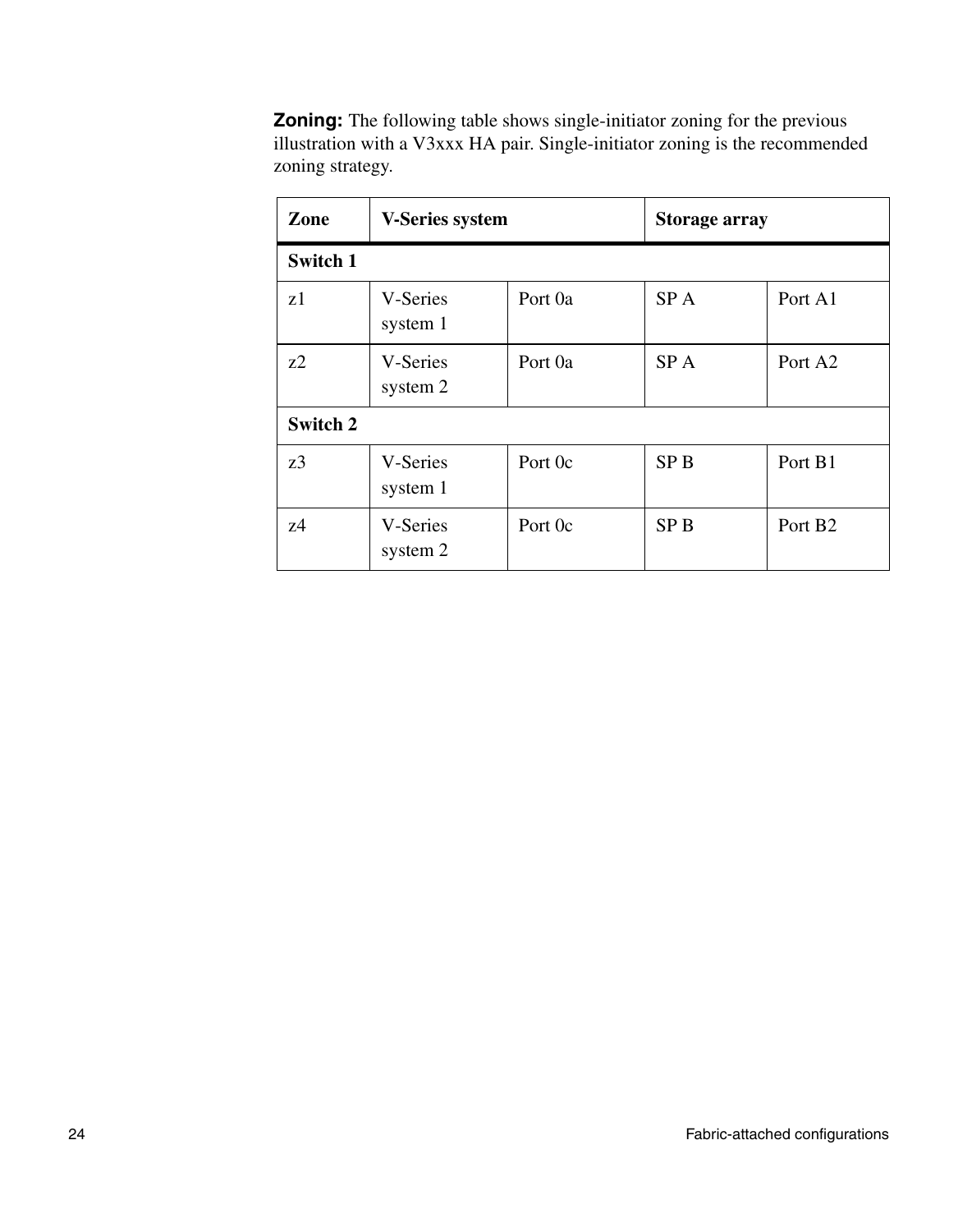#### <span id="page-32-0"></span>**How performance is optimized**

**type of configuration** <span id="page-32-2"></span>The illustration in this section shows a configuration that enables you to optimize performance by spreading I/O across the RAID groups on the storage array. You set up your configuration so that different port pairs on a V-Series system access different groups of array LUNs on the storage array. The V-Series system sees any given array LUN over only two paths.

On the storage array, different array LUN groups are accessed through different ports. Each number used to identify a logical device must be unique on the same storage array, but numbers presented to hosts to identify array LUNs (external numbers) can be duplicated on different ports.

#### **Attention**

Starting with 7.3, Data ONTAP adds functionality to support this configuration on EMC CX storage arrays. Prior to Data ONTAP 7.3, using multiple V-Series port pairs to access different array LUN groups on the same storage array results in more than two paths to an array LUN, which prevents the system from functioning properly.

**Rules for implementing this** 

- <span id="page-32-1"></span>To implement this type of configuration, you need to do the following:
- On the storage array, use as many ports as possible to provide access to the array LUNs you allocated for V-Series.
- ◆ On the V-Series system, use multiple port pairs. Each port pair accesses a different group of array LUNs on the storage array through redundant paths.
- ◆ Create one big aggregate (in the Data ONTAP configuration), assigning array LUNs from multiple RAID groups to the aggregate. By doing so, I/O is spread across more disks.
- Use Access Logix software to restrict host access to array LUNs through the use of Storage Groups.

The combination of spreading I/O across the RAID groups and creating one large aggregate results in a significant performance boost.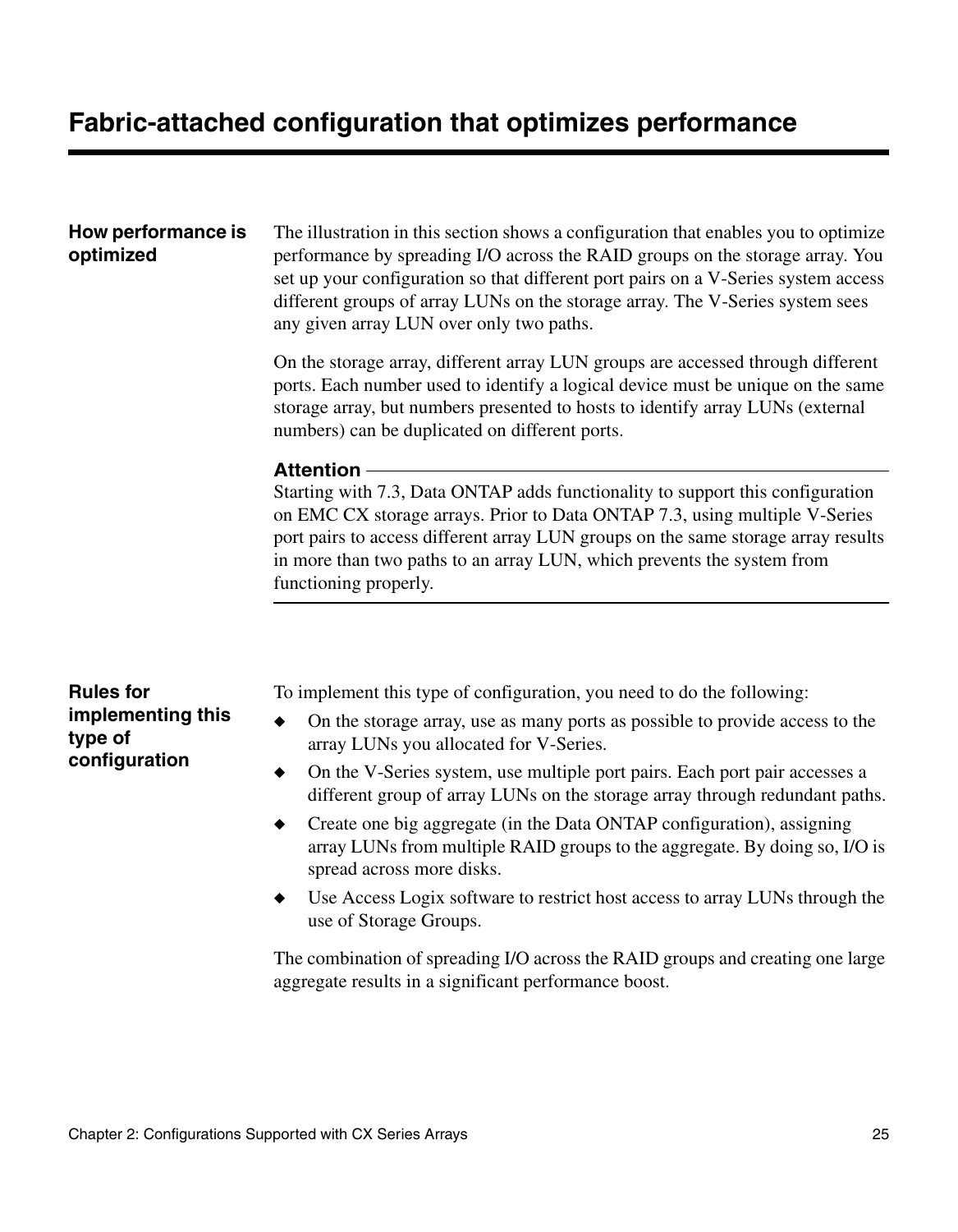#### **Example with a stand-alone V-Series system**

The following illustration shows a configuration with a stand-alone V6xxx series system. One V-Series port pair accesses array LUNs in one LUN group on the storage array and a different V-Series port pair accesses array LUNs in a different array LUN group on the storage array.



**Zoning for this configuration:** The following table summarizes the zoning for this example. Single-initiator zoning is the recommended zoning strategy.

| Zone           | V-Series system FC initiator port<br>Storage array port |                     |
|----------------|---------------------------------------------------------|---------------------|
| Switch 1       |                                                         |                     |
| z1             | Port 0a                                                 | Port A <sub>2</sub> |
| z3             | Port A1<br>Port 0c                                      |                     |
| Switch 2       |                                                         |                     |
| z <sub>2</sub> | Port 0h                                                 | Port B <sub>2</sub> |
| 74             | Port Of                                                 | Port B1             |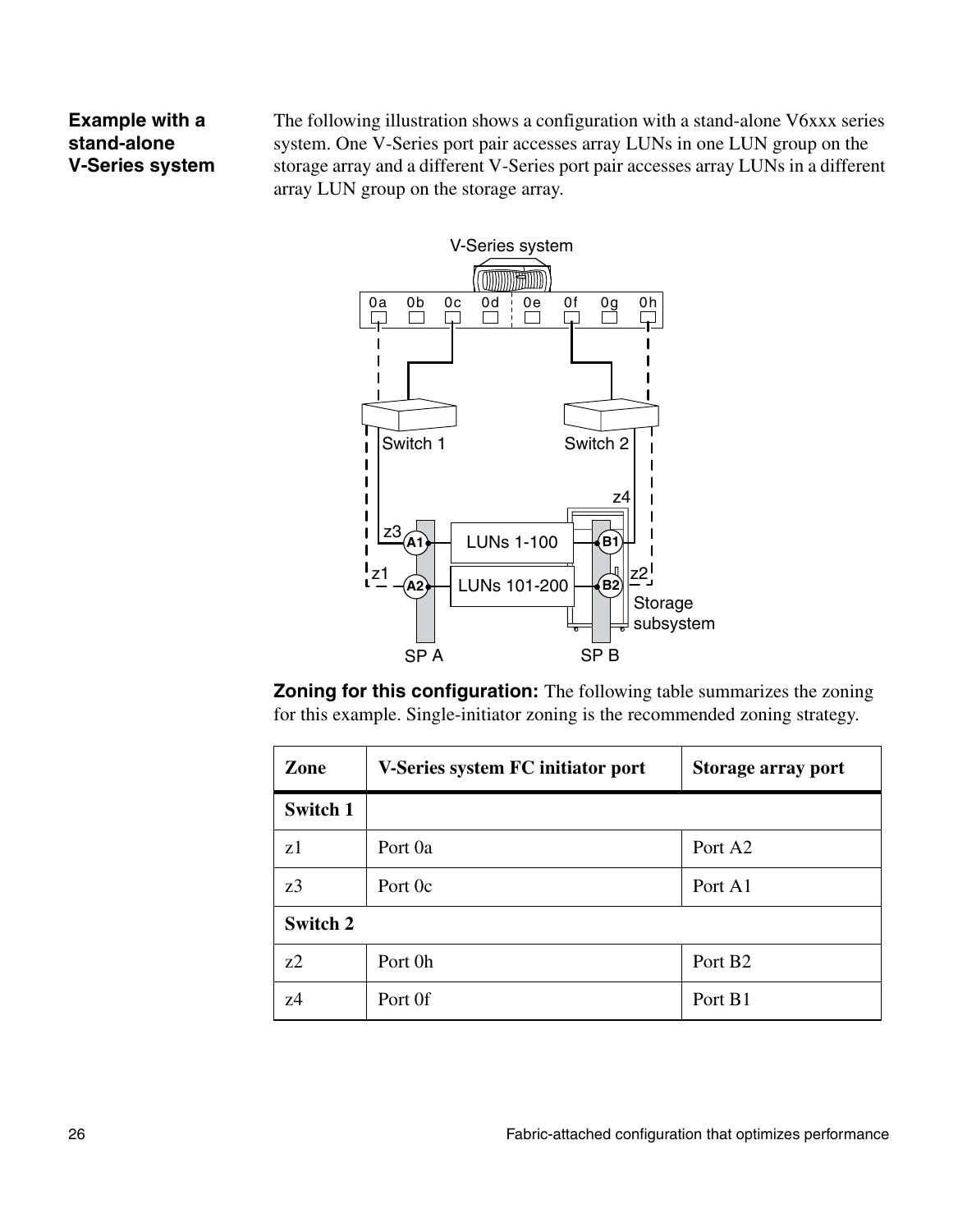<span id="page-34-2"></span><span id="page-34-0"></span>

| <b>About this chapter</b> | This chapter provides an overview of configuring storage on a CX series storage<br>array for V-Series systems and setting up the V-Series systems, switches (if<br>applicable), and storage array to work together. It also includes a configuration<br>overview for multiple array LUN groups. For details about how to configure CX<br>series storage arrays, see your vendor documentation. |
|---------------------------|------------------------------------------------------------------------------------------------------------------------------------------------------------------------------------------------------------------------------------------------------------------------------------------------------------------------------------------------------------------------------------------------|
| Topics in this<br>chapter | This chapter contains the following topics:<br>"Prerequisites and configuration overview" on page 28<br>$\bullet$ "Configuration overview for multiple array LUN groups on CX series                                                                                                                                                                                                           |

- <span id="page-34-1"></span>Configuration overview for multiple array LUN groups on CX series [storage arrays" on page 35](#page-42-0)
- ◆ ["Multiple array LUN group configuration example" on page 36](#page-43-0)
- ["Tasks to create multiple array LUN groups" on page 38](#page-45-0)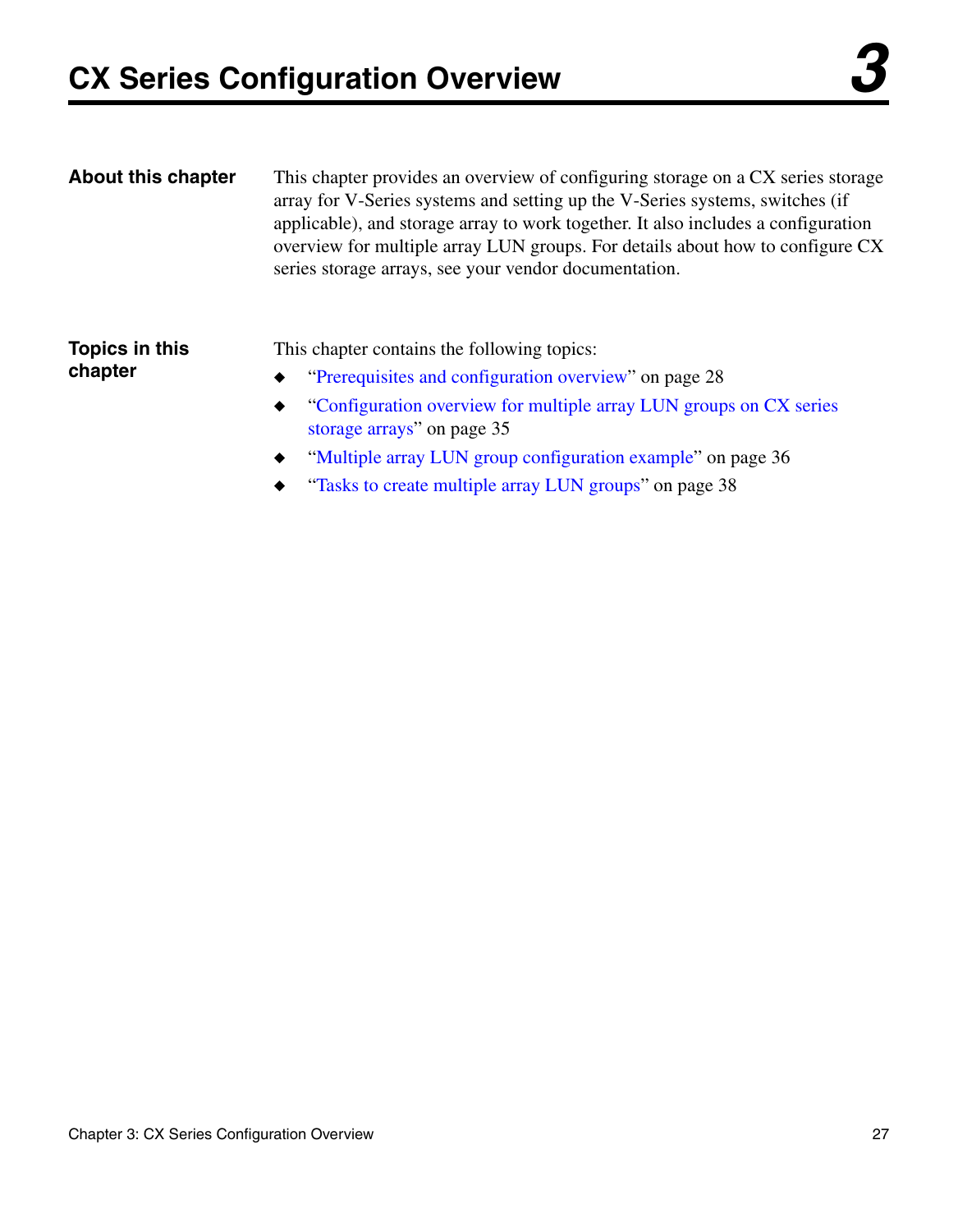<span id="page-35-0"></span>

| <b>Prerequisites if you</b><br>need to control<br>access to array<br><b>LUNs</b> | The Access Logix feature enables you to control access to array LUNs on the CX<br>series array by enabling the data access feature and creating Storage Groups. This<br>configuration overview assumes that if you want to create Storage Groups you<br>have already done the following on the a CX series storage array: |  |  |
|----------------------------------------------------------------------------------|---------------------------------------------------------------------------------------------------------------------------------------------------------------------------------------------------------------------------------------------------------------------------------------------------------------------------|--|--|
|                                                                                  | Installed Access Logix software<br>٠                                                                                                                                                                                                                                                                                      |  |  |
|                                                                                  | Access Logix must be installed on a shared CX series storage array before<br>you can enable the CX series data access control feature.                                                                                                                                                                                    |  |  |
|                                                                                  | Enabled the data access control feature on the CX series storage array<br>٠                                                                                                                                                                                                                                               |  |  |
|                                                                                  | To be able to create Storage Groups on a shared CX series storage array, you<br>must enable the data access control feature on the storage array.                                                                                                                                                                         |  |  |
|                                                                                  |                                                                                                                                                                                                                                                                                                                           |  |  |
| Configuration                                                                    | The following table provides the high level steps for configuring a CV series                                                                                                                                                                                                                                             |  |  |

#### <span id="page-35-1"></span>**Configuration overview**

The following table provides the high-level steps for configuring a CX series storage array and setting up the storage array, switches, and V-Series systems to communicate with each other.

| <b>Step</b>  | Action                                                                                                                                                                                                       |
|--------------|--------------------------------------------------------------------------------------------------------------------------------------------------------------------------------------------------------------|
| 1            | Determine the storage capacity that you need for the V-Series<br>systems.                                                                                                                                    |
| $\mathbf{2}$ | Plan the number and size of the array LUNs for the V-Series systems.<br>See "Guidelines for array LUN sizing" on page 10 and the V-Series<br><i>Support Matrix</i> for recommendations about array LUN size. |
| 3            | Confirm that the firmware on the CX series storage array meets the<br>version level required by the V-Series systems.<br>Note<br>See the V-Series Support Matrix for firmware version requirements.          |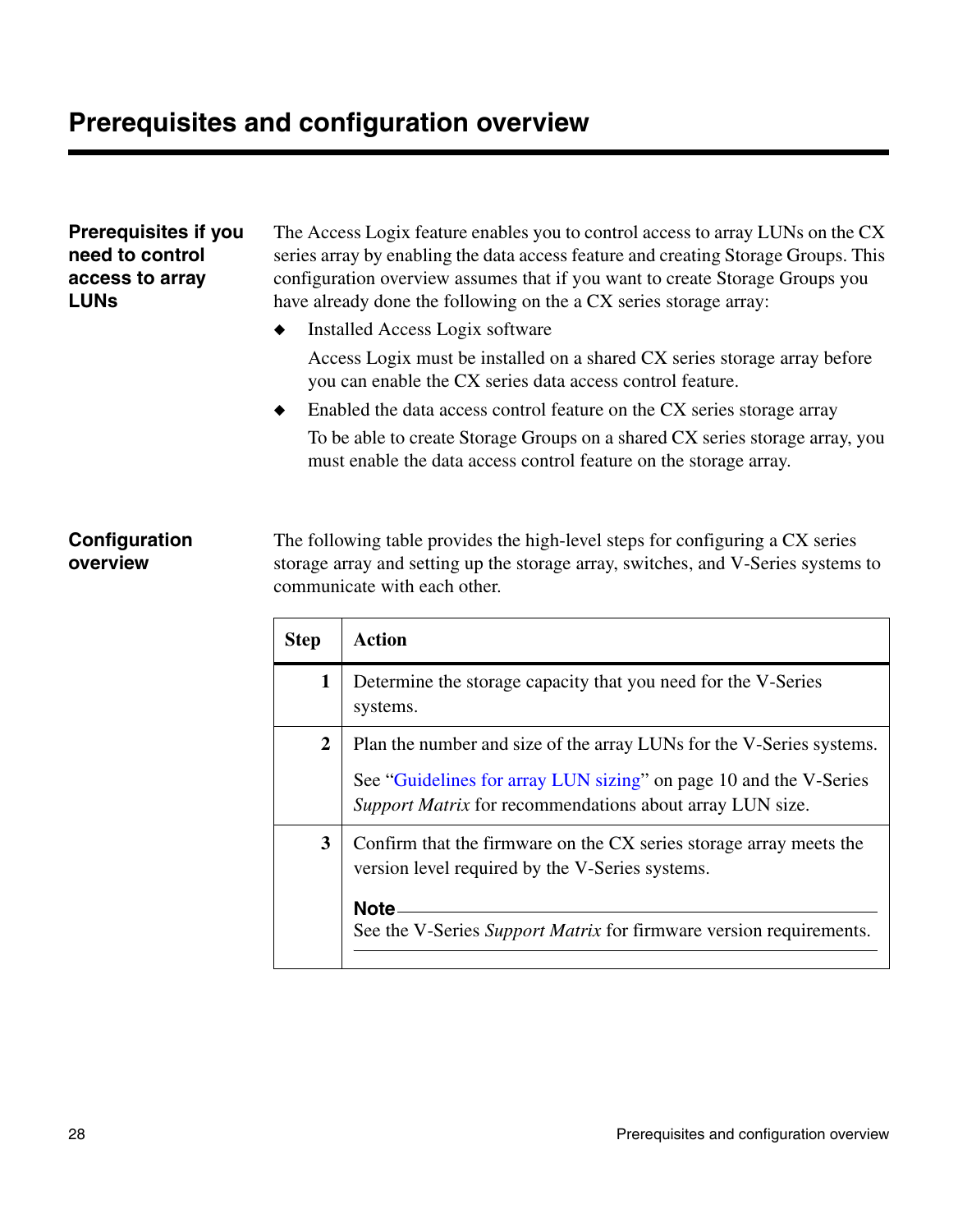| <b>Step</b> | <b>Action</b>                                                                                                                                                                                                                                                                                                                |  |  |  |
|-------------|------------------------------------------------------------------------------------------------------------------------------------------------------------------------------------------------------------------------------------------------------------------------------------------------------------------------------|--|--|--|
| 4           | In the Navisphere management software on the CX series storage<br>array, create RAID groups if you have not already done so.                                                                                                                                                                                                 |  |  |  |
|             | You do not define the RAID type of the RAID group when you create<br>it. The RAID group supports the RAID type of the first array LUN<br>you bind on it. Any other array LUNs that you bind on it have the<br>same RAID type. The number of disks that you select for a RAID<br>group determines the RAID types it supports. |  |  |  |
|             | <b>Attention</b><br>Ensure that the array LUNs you create for V-Series storage conform<br>to the RAID type restrictions described the <i>V-Series Support Matrix</i> .                                                                                                                                                       |  |  |  |
| 5           | Create the array LUNs for V-Series that you will bind to the RAID<br>groups.                                                                                                                                                                                                                                                 |  |  |  |
|             | When you bind a array LUN on a RAID Group, you specify how<br>much of the RAID Group's user space (contiguous free space) you<br>want the array LUN to use. The array LUN is distributed equally<br>across all the disks in the RAID Group.                                                                                  |  |  |  |
|             | Note -                                                                                                                                                                                                                                                                                                                       |  |  |  |
|             | Binding array LUNs may take several hours.                                                                                                                                                                                                                                                                                   |  |  |  |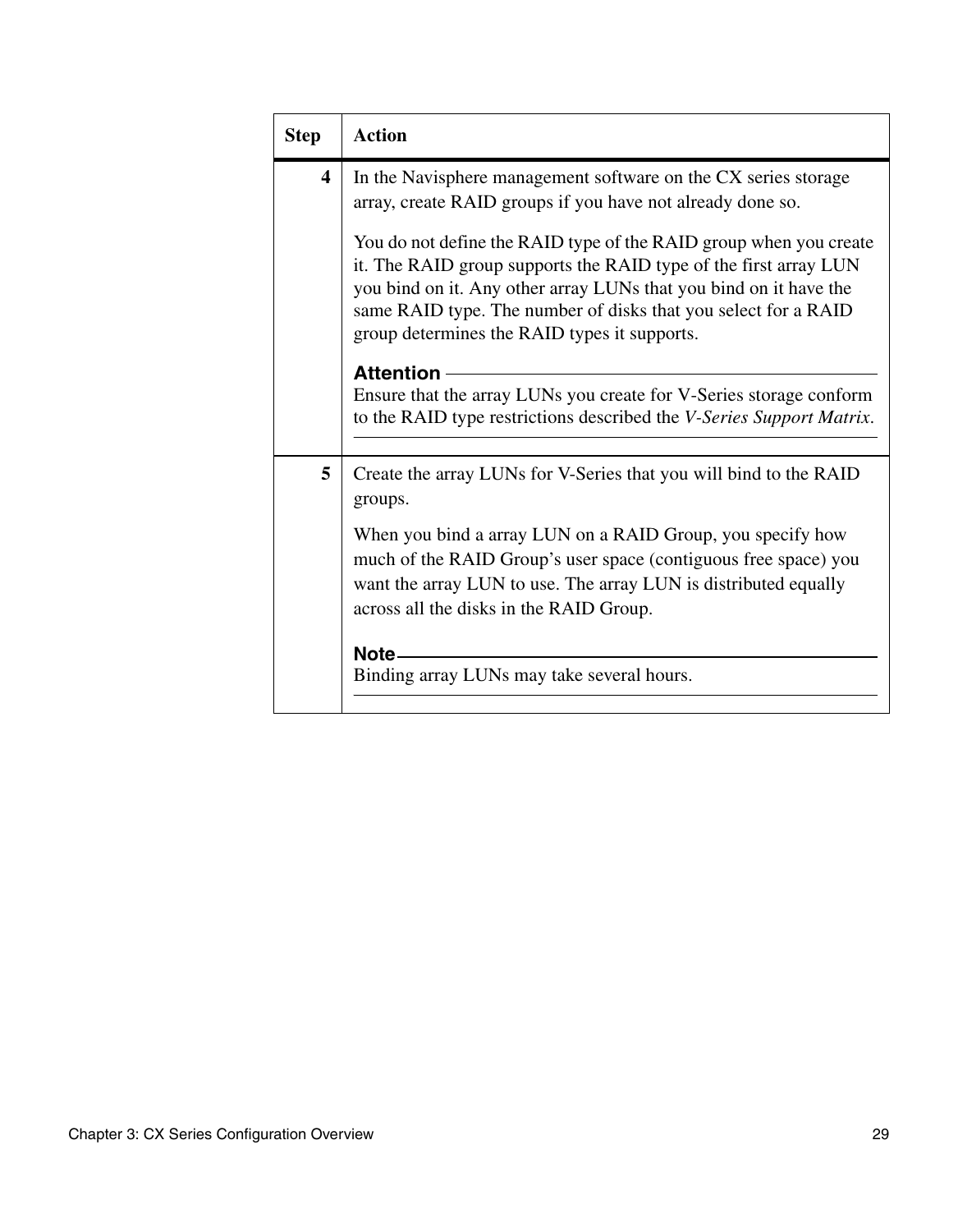| <b>Step</b> | <b>Action</b>                                                                                                                                           |                                                                                                                |  |  |
|-------------|---------------------------------------------------------------------------------------------------------------------------------------------------------|----------------------------------------------------------------------------------------------------------------|--|--|
| 6           | Install each V-Series system as follows:                                                                                                                |                                                                                                                |  |  |
|             | a.                                                                                                                                                      | Rack mount the V-Series system.                                                                                |  |  |
|             | b.                                                                                                                                                      | Make sure the power is connected to the V-Series system<br>and that the console is set up.                     |  |  |
|             |                                                                                                                                                         | See the V-Series Installation Requirements and Reference<br><i>Guide</i> for detailed instructions.            |  |  |
|             | c.                                                                                                                                                      | Power on the V-Series system.                                                                                  |  |  |
|             | d.                                                                                                                                                      | Interrupt the boot process by pressing Ctrl-C when you see<br>the following message on the console:            |  |  |
|             |                                                                                                                                                         | Starting Press CTRL-C for special boot menu                                                                    |  |  |
|             | е.                                                                                                                                                      | Select option "Maintenance mode boot," on the boot menu.                                                       |  |  |
|             |                                                                                                                                                         | Do not proceed any further with V-Series system<br>installation and setup at this time.                        |  |  |
| 7           | Install the Fibre Channel cables to connect the V-Series system to<br>storage.                                                                          |                                                                                                                |  |  |
|             | For a fabric-attached configuration, connect the cables between<br>the storage array and switches and between the switches and the<br>V-Series systems. |                                                                                                                |  |  |
|             |                                                                                                                                                         | For a direct-attached configuration, connect the cables between<br>the storage array and the V-Series systems. |  |  |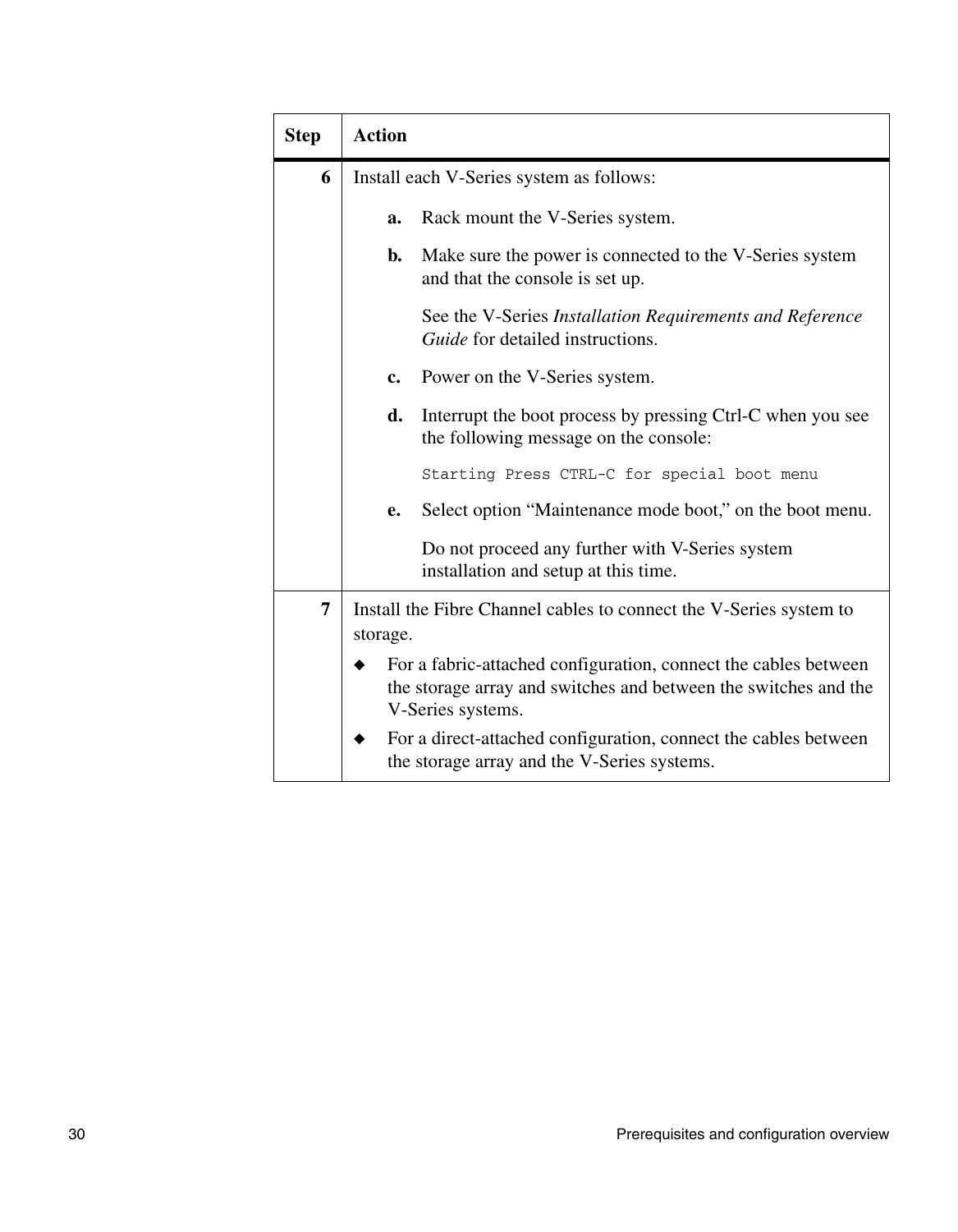| <b>Step</b> | <b>Action</b>                                                                                                                                                                                                                                                                                                                              |  |  |  |
|-------------|--------------------------------------------------------------------------------------------------------------------------------------------------------------------------------------------------------------------------------------------------------------------------------------------------------------------------------------------|--|--|--|
| 8           | If your deployment includes switches, zone the switches and verify<br>that the communications between the storage array and the switch<br>and the switch and the V-Series systems are working.                                                                                                                                             |  |  |  |
|             | If you are setting up zoning using worldwide port names, the<br>V-Series systems and storage array must be powered on and running<br>Data ONTAP (either in maintenance mode or in normal mode) for<br>the worldwide port names (WWPNs) to be automatically discovered<br>by the switch.                                                    |  |  |  |
|             | Although you can obtain worldwide port names manually, automatic<br>discovery of the WWPNs for the ports reduces the likelihood of<br>errors. (See the V-Series Installation Requirements and Reference<br>Guide for information about how to obtain WWPNs manually.)                                                                      |  |  |  |
|             | If you are NOT using Storage Groups                                                                                                                                                                                                                                                                                                        |  |  |  |
| 9           | Manually register the V-Series FC initiator ports, as follows:                                                                                                                                                                                                                                                                             |  |  |  |
|             | Access the "Connectivity Status" right-click menu in the<br>a.<br>Navisphere management GUI.                                                                                                                                                                                                                                               |  |  |  |
|             | Select one V-Series WWPN, apply the required parameters,<br>b.<br>create a new host name for V-Series, and then select OK.                                                                                                                                                                                                                 |  |  |  |
|             | See "CX series configuration requirements" on page 8.                                                                                                                                                                                                                                                                                      |  |  |  |
|             | Select each additional V-Series WWPN, apply parameters,<br>c.<br>and add the WWPNs to the V-Series host name you just<br>created, and then select OK.                                                                                                                                                                                      |  |  |  |
| 10          | Add the array LUNs allocated for V-Series systems.                                                                                                                                                                                                                                                                                         |  |  |  |
|             | <b>Attention</b><br>If the storage array configuration automatically assigns LUN 0 as a<br>Host ID, you must change array LUN 0 to another array LUN<br>number. You can only map storage array LUNs to V-Series. See the<br>V-Series Installation Requirements and Reference Guide for<br>constraints for mapping array LUN 0 to V-Series. |  |  |  |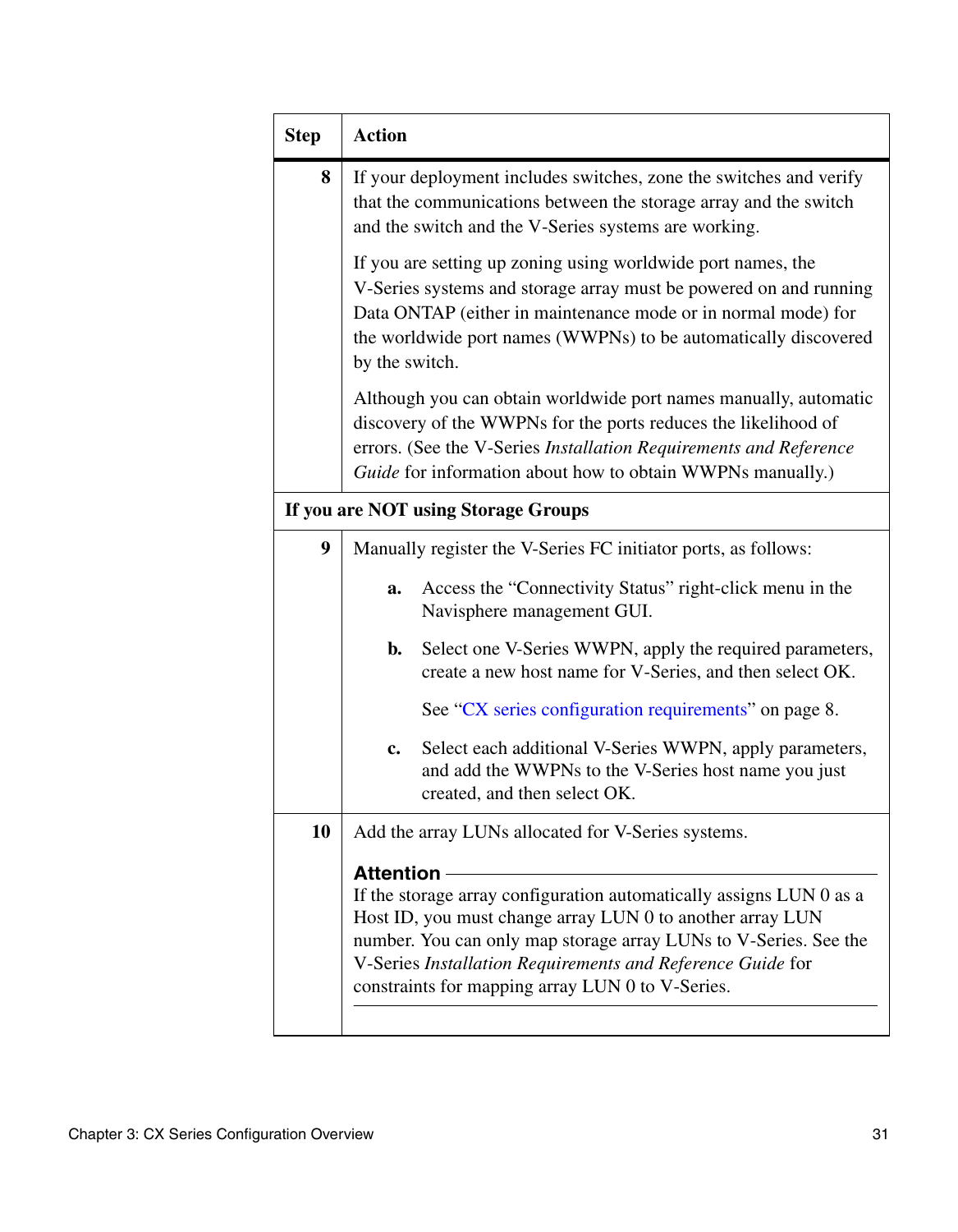| <b>Step</b> | <b>Action</b>                                                                                                                                                                                                                                                                                                                                                                                                                                          |  |  |  |
|-------------|--------------------------------------------------------------------------------------------------------------------------------------------------------------------------------------------------------------------------------------------------------------------------------------------------------------------------------------------------------------------------------------------------------------------------------------------------------|--|--|--|
| 11          | On the V-Series system, verify that all the array LUNs that were<br>allocated for the V-Series systems are visible to the V-Series system.                                                                                                                                                                                                                                                                                                             |  |  |  |
|             | Enter the following command:<br>a.                                                                                                                                                                                                                                                                                                                                                                                                                     |  |  |  |
|             | disk show -v                                                                                                                                                                                                                                                                                                                                                                                                                                           |  |  |  |
|             | Verify that all the array LUNs that were allocated for the<br>$\mathbf{b}$ .<br>V-Series systems are displayed.                                                                                                                                                                                                                                                                                                                                        |  |  |  |
|             | If you do not see all the array LUNs you expect, wait a short<br>time, then enter the command again. There can be a short<br>delay before the array LUNs are visible over the network.                                                                                                                                                                                                                                                                 |  |  |  |
|             | If you are using Storage Groups                                                                                                                                                                                                                                                                                                                                                                                                                        |  |  |  |
| 12          | If your CX series storage array is shared by V-Series systems and<br>non V-Series systems, create Storage Groups to control access to the<br>array LUNs, including a Storage Group for the V-Series systems.                                                                                                                                                                                                                                           |  |  |  |
|             | You can create only one Storage Group on the array for the V-Series<br>systems in the neighborhood. See "Planning for using CX series<br>Storage Groups" on page 6.                                                                                                                                                                                                                                                                                    |  |  |  |
|             | Note -<br>Access Logix software allows you to restrict host access to array<br>LUNs through the use of Storage Groups. A host can access only the<br>array LUNs in the Storage Group that you connect to the host. When<br>you create a Storage Group, you select the array LUNs it contains. If<br>both V-Series systems and non V-Series hosts are connected to a CX<br>series storage system, you must connect them to different Storage<br>Groups. |  |  |  |
|             | It is recommended that you assign a name for your Storage Group<br>that makes it easy to identify that the Storage Group is for V-Series.                                                                                                                                                                                                                                                                                                              |  |  |  |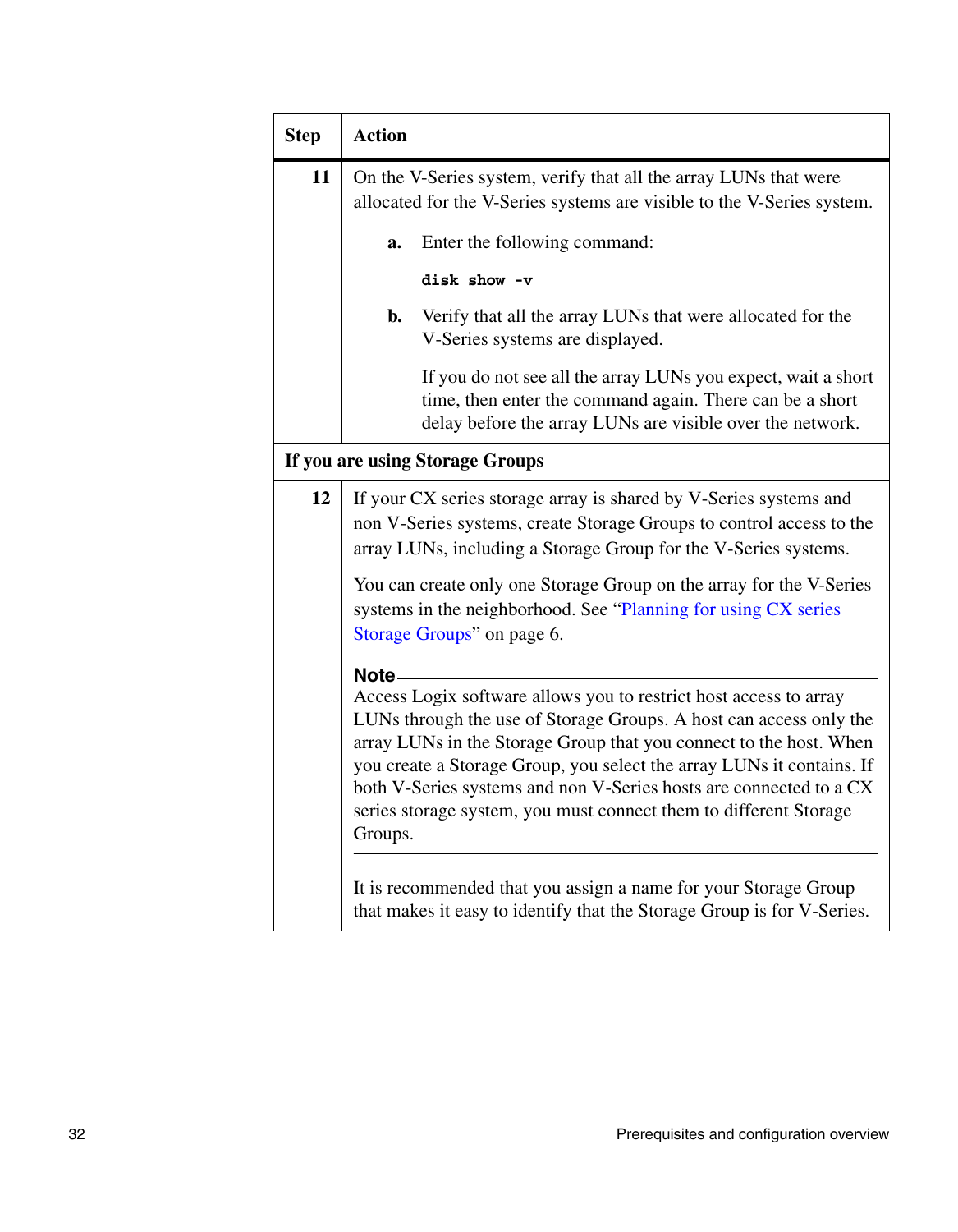| <b>Step</b> | <b>Action</b>                                                                                                                                     |  |  |  |
|-------------|---------------------------------------------------------------------------------------------------------------------------------------------------|--|--|--|
| 13          | Manually register the V-Series FC initiator ports, as follows:                                                                                    |  |  |  |
|             | Access the "Connectivity Status" right-click menu in the<br>a.<br>Navisphere management GUI.                                                      |  |  |  |
|             | Select one V-Series WWPN, apply the required parameters,<br>b.<br>create a new host name for V-Series, and then select OK.                        |  |  |  |
|             | See "CX series configuration requirements" on page 8.                                                                                             |  |  |  |
|             | Select each additional V-Series WWPN, apply parameters,<br>c.<br>and add the WWPNs to the V-Series host name you just<br>created; then select OK. |  |  |  |
|             | Note-                                                                                                                                             |  |  |  |
|             | You can register all V-Series FC initiator ports in the Storage Group                                                                             |  |  |  |
|             | at the same time.                                                                                                                                 |  |  |  |
|             |                                                                                                                                                   |  |  |  |
| 14          | Add the V-Series host to the Storage Group.                                                                                                       |  |  |  |
| 15          | Add the array LUNs allocated for V-Series systems to the V-Series                                                                                 |  |  |  |
|             | Storage Group.                                                                                                                                    |  |  |  |
|             | <b>Attention</b>                                                                                                                                  |  |  |  |
|             | If the storage array configuration automatically assigns array LUN 0                                                                              |  |  |  |
|             | as a Host ID, you must change array LUN 0 to another array LUN                                                                                    |  |  |  |
|             | number. You can only map storage array LUNs to V-Series. See the                                                                                  |  |  |  |
|             | V-Series Installation Requirements and Reference Guide for<br>constraints for mapping array LUN 0 to V-Series.                                    |  |  |  |
|             |                                                                                                                                                   |  |  |  |
| 16          | Assign (connect) the V-Series hosts (FC initiator ports) to the Storage                                                                           |  |  |  |
|             | Group. (You might be able to assign the V-Series host in the Connect                                                                              |  |  |  |
|             | Hosts option on the Storage Group menu.)                                                                                                          |  |  |  |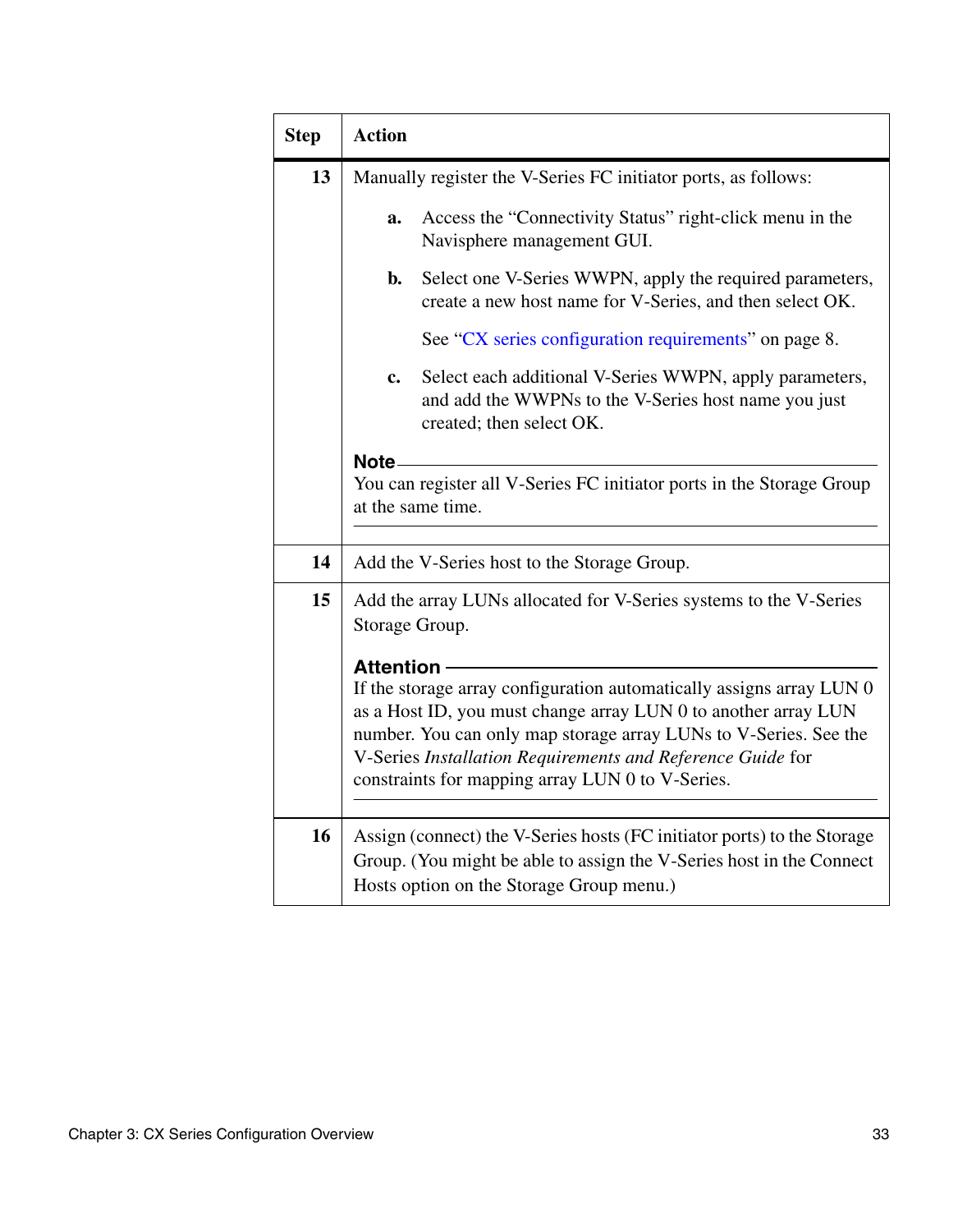| <b>Step</b> | Action                                                                                                                                     |                                                                                                                                                                                        |  |  |  |
|-------------|--------------------------------------------------------------------------------------------------------------------------------------------|----------------------------------------------------------------------------------------------------------------------------------------------------------------------------------------|--|--|--|
| 17          | On the V-Series system, verify that all the array LUNs that were<br>allocated for the V-Series systems are visible to the V-Series system. |                                                                                                                                                                                        |  |  |  |
|             | Enter the following command:<br>a.                                                                                                         |                                                                                                                                                                                        |  |  |  |
|             |                                                                                                                                            | disk show -v                                                                                                                                                                           |  |  |  |
|             | b.                                                                                                                                         | Verify that all the array LUNs that were allocated for the<br>V-Series systems are displayed.                                                                                          |  |  |  |
|             |                                                                                                                                            | If you do not see all the array LUNs you expect, wait a short<br>time, then enter the command again. There can be a short<br>delay before the array LUNs are visible over the network. |  |  |  |

**When you are ready to set up and configure Data ONTAP** You can begin Data ONTAP setup and configuration any time after assigning array LUNs to the V-Series systems and connecting the storage array and the V-Series system. The V-Series *Installation Requirements and Reference Guide* and the V-Series software setup guides describe how to set up and configure Data ONTAP.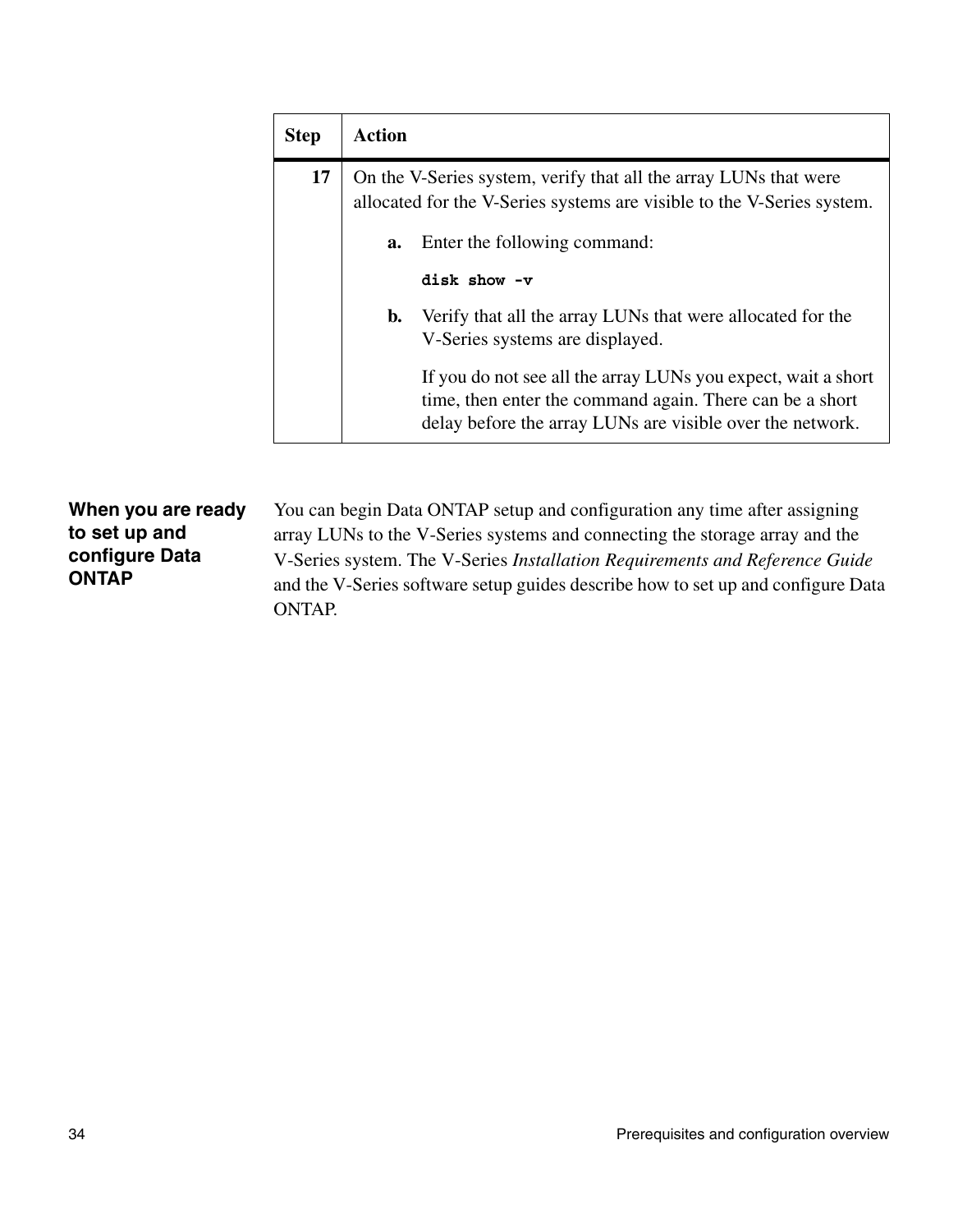# <span id="page-42-0"></span>**Configuration overview for multiple array LUN groups on CX series storage arrays**

<span id="page-42-1"></span>

| <b>Multiple array LUN</b><br>group requirements | ٠         | The following are requirements to configure multiple array LUN groups:<br>Switch zoning must define which target ports the V-Series initiator ports use<br>to access each array LUN group. |
|-------------------------------------------------|-----------|--------------------------------------------------------------------------------------------------------------------------------------------------------------------------------------------|
|                                                 | $\bullet$ | Use Access Logix software to restrict host access to array LUNs through the<br>use of Storage Groups.                                                                                      |
|                                                 | ٠         | Storage groups must define which array LUN groups are presented to each<br>V-Series initiator port.                                                                                        |
|                                                 |           | One initiator port pair on each V-Series system is required for each array                                                                                                                 |

LUN group. ◆ All target ports on a CX storage array accessing an individual array LUN group must be accessed through the same switch.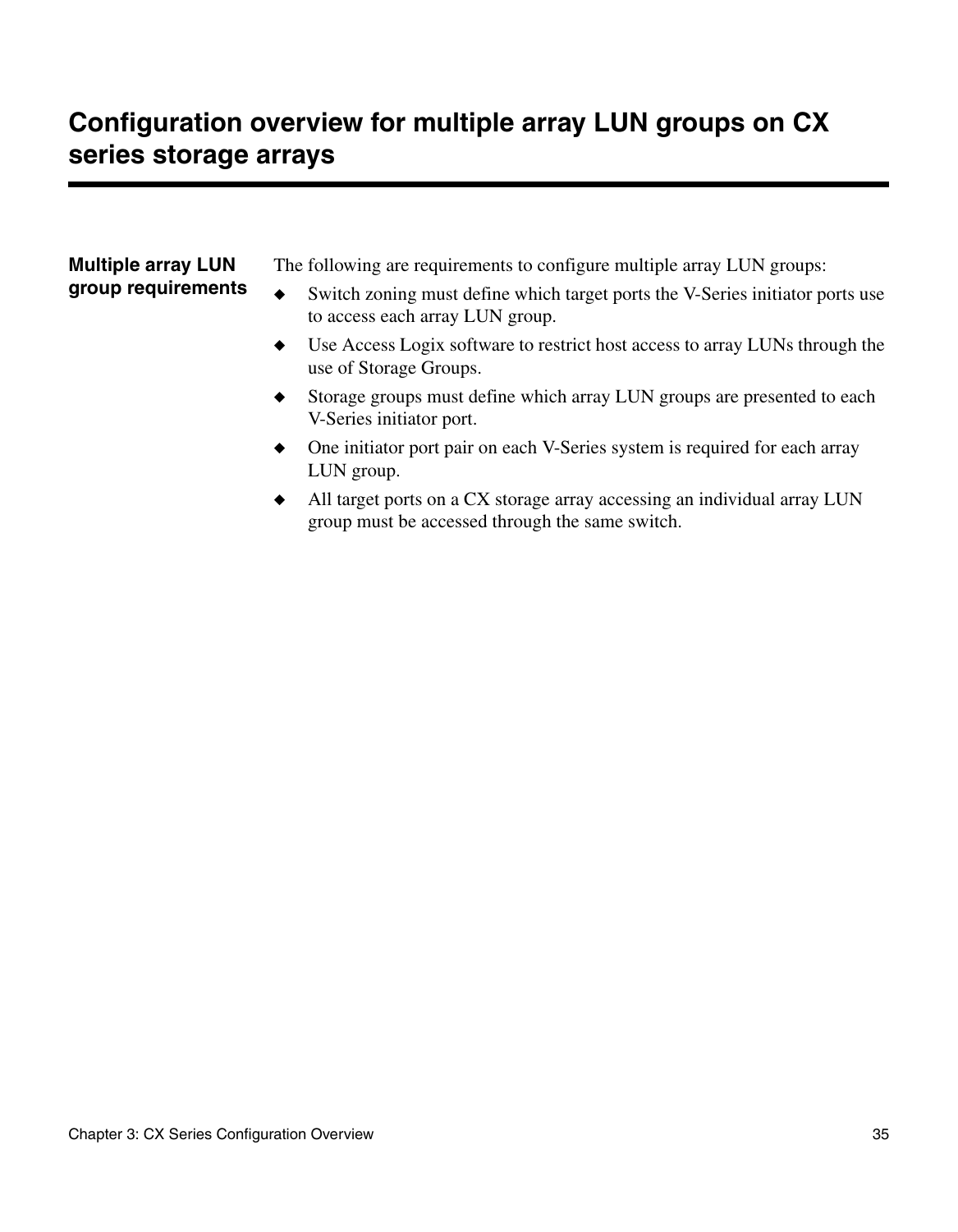# <span id="page-43-1"></span><span id="page-43-0"></span>**Multiple array LUN group configuration example**

The following example shows a V-Series HA pair with two 4-port array LUN groups on a CX series storage array.

#### **Note**

Using multiple V-Series port pairs to access different array LUN groups on the same storage array is supported only in Data ONTAP 7.3 and later.

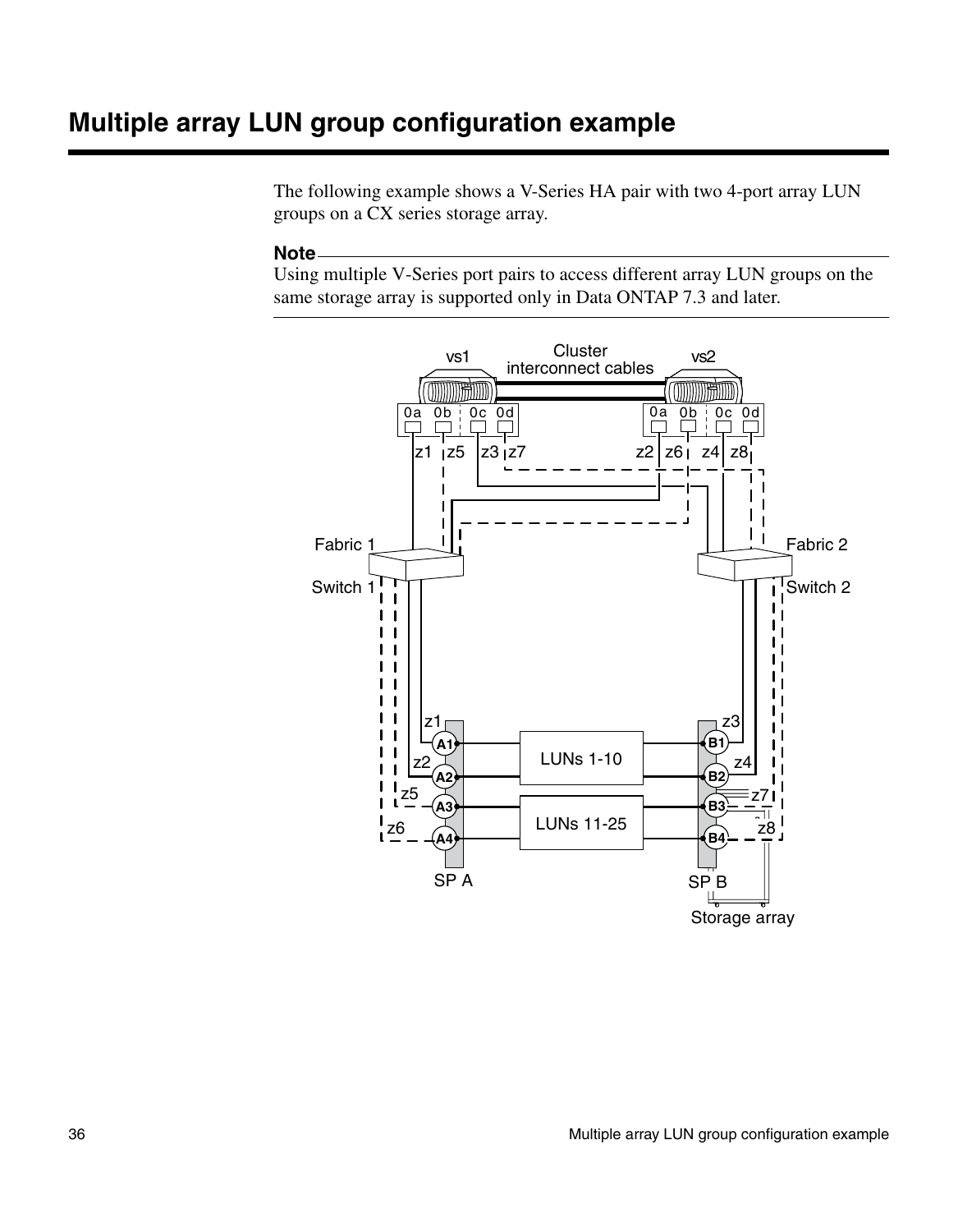| Zone     | <b>V-Series</b><br>system and<br>port | <b>Storage array</b> | <b>Storage</b><br>port | <b>Array LUN</b><br>group |
|----------|---------------------------------------|----------------------|------------------------|---------------------------|
| Switch 1 |                                       |                      |                        |                           |
| z1       | $vs1-0a$                              | SP A                 | A <sub>1</sub>         | LUNs $1 - 10$             |
| z2       | $vs2-0a$                              | SP A                 | A <sub>2</sub>         | LUNs $1 - 10$             |
| z5       | $vs1-0b$                              | SP A                 | A <sub>3</sub>         | LUNs 11 - 25              |
| z6       | $vs2-0b$                              | SP A                 | A <sub>4</sub>         | LUNs 11 - 25              |
| Switch 2 |                                       |                      |                        |                           |
| z3       | $vs1-0c$                              | SP <sub>B</sub>      | B1                     | LUNs $1 - 10$             |
| z4       | $vs2-0c$                              | SP <sub>B</sub>      | B <sub>2</sub>         | LUNs $1 - 10$             |
| z7       | $vs1-0d$                              | SP <sub>B</sub>      | B <sub>3</sub>         | LUNs 11 - 25              |
| z8       | $vs2-0d$                              | SP <sub>B</sub>      | B <sub>4</sub>         | LUNs 11 - 25              |

The following table summarizes the zoning for this configuration.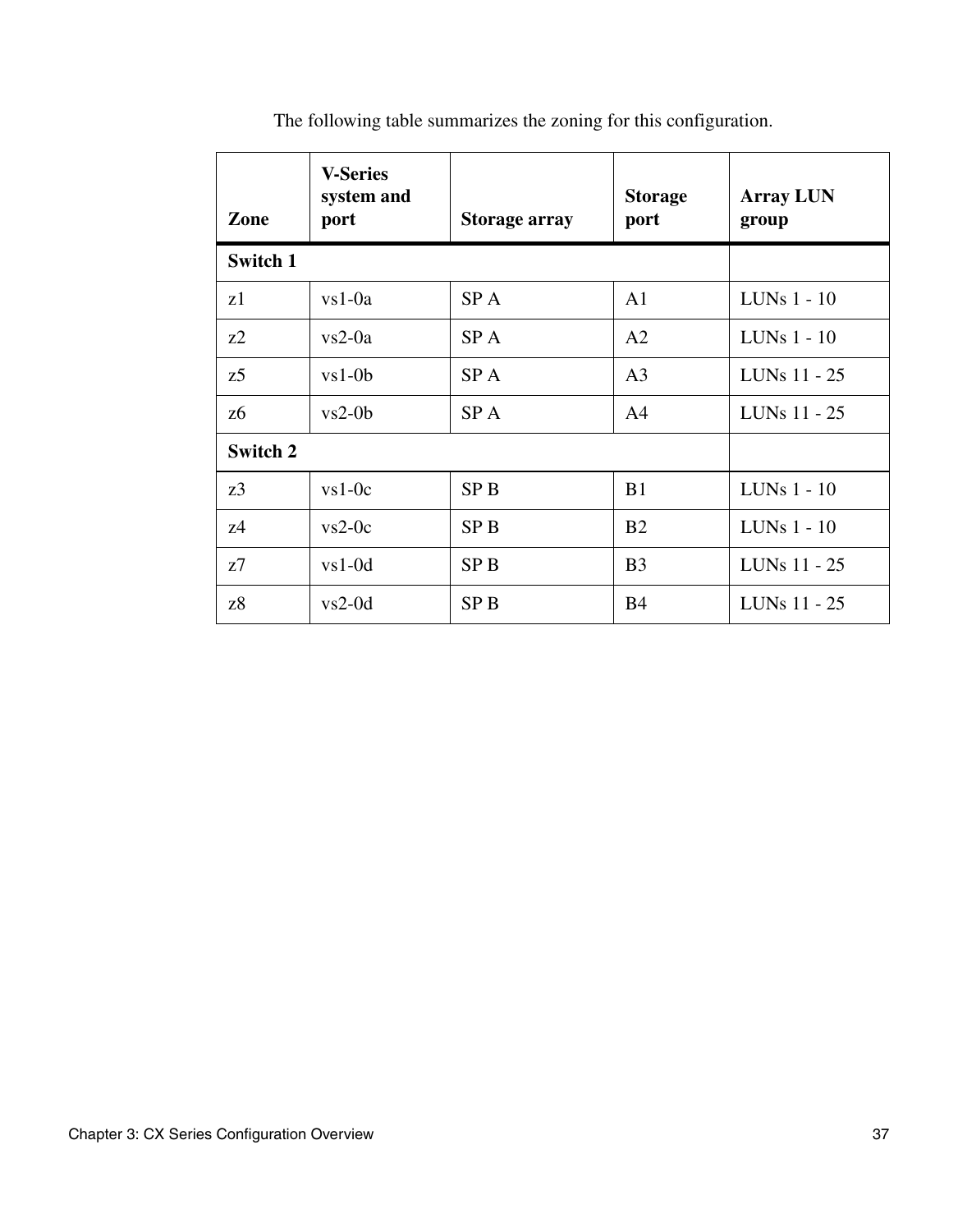<span id="page-45-1"></span><span id="page-45-0"></span>The following table summarizes the steps to create multiple array LUN groups on CX series storage arrays. If the array is not already set up and configured, see ["Configuration overview" on page 28](#page-35-1).

The array LUN groups (two 4-port array LUN groups in an HA pair) and port names used in these tasks correspond to the ["Multiple array LUN group](#page-43-0)  [configuration example" on page 36.](#page-43-0)

| <b>Stage</b>   | <b>Process</b>                                                                                                                                                                                                                                                                                                             |
|----------------|----------------------------------------------------------------------------------------------------------------------------------------------------------------------------------------------------------------------------------------------------------------------------------------------------------------------------|
| 1              | In the Navisphere Manager on the CX series storage array, create a<br>RAID group for each array LUN group.                                                                                                                                                                                                                 |
|                | In the example, there are two RAID groups and two array LUN<br>groups.                                                                                                                                                                                                                                                     |
|                | You do not define the RAID type of a RAID group when you create<br>it. The RAID group supports the RAID type of the first array LUN<br>you bind on it. Any other array LUNs that you bind on it have the<br>same RAID type. The number of disks that you select for a RAID<br>group determines the RAID types it supports. |
|                | <b>Attention</b><br>Ensure that the array LUNs you create for V-Series storage conform<br>to the RAID type restrictions described the V-Series Support Matrix.                                                                                                                                                             |
| $\overline{2}$ | Create array LUNs from each RAID Group.                                                                                                                                                                                                                                                                                    |
|                | In the example, LUNs 1 -10 are in the first RAID group and LUNs 11<br>- 25 are in the second RAID group.                                                                                                                                                                                                                   |
| 3              | Create one Storage Group with ports 0a and 0c from both V-Series<br>systems and all the array LUNs from the first RAID Group.                                                                                                                                                                                              |
| 4              | Create a second Storage Group with ports 0b and 0d from both<br>V-Series systems and all the array LUNs from the second RAID<br>Group.                                                                                                                                                                                     |
| 5              | Configure switch zoning so that each V-Series initiator accesses only<br>single target port.                                                                                                                                                                                                                               |